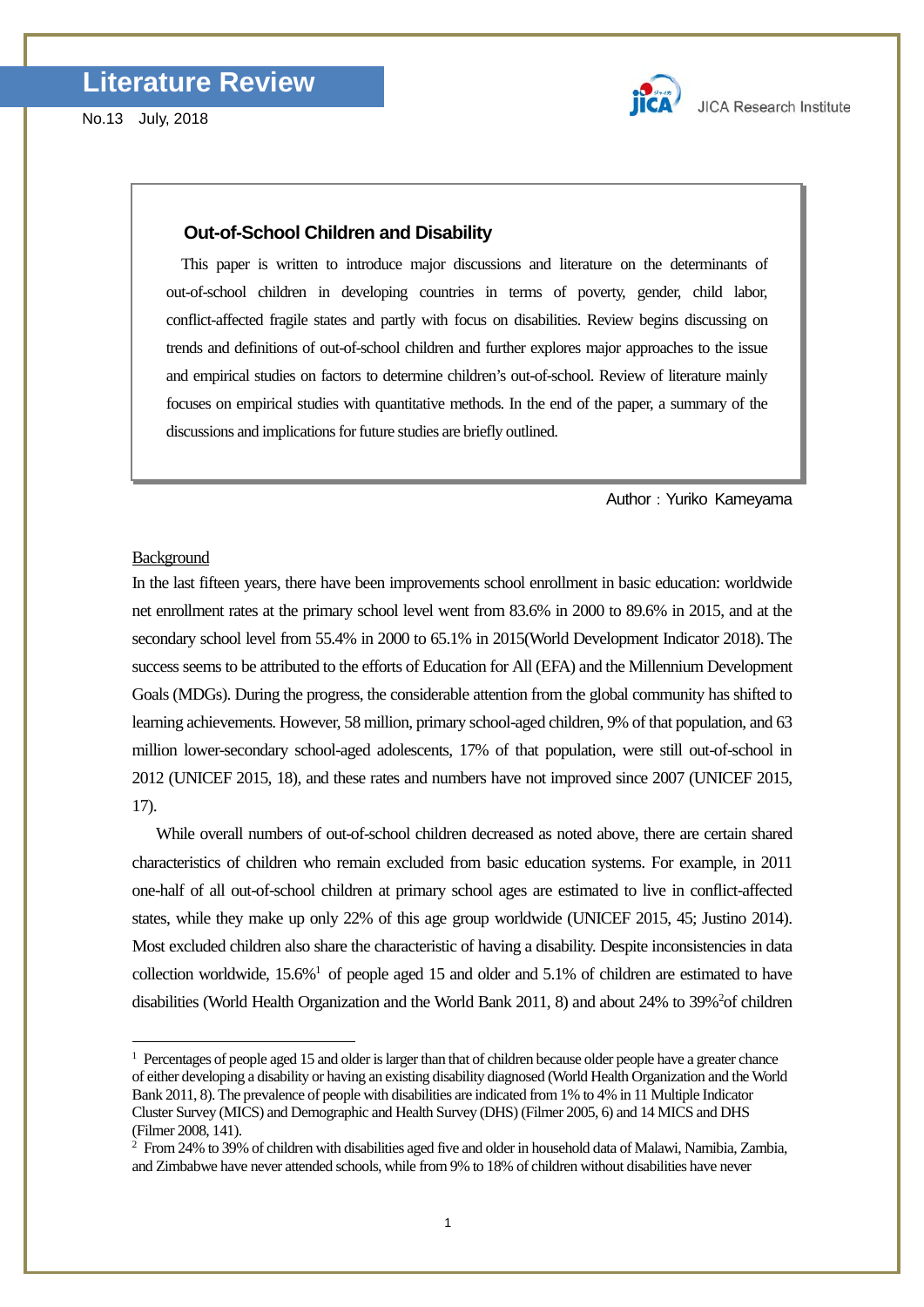

with disabilities in surveyed Sub-Sahara African countries are estimated to have never attended schools (World Health Organization and the World Bank 2011, 207). Improving access to school for excluded children is a challenging issue that may require fine-grained approaches that disaggregate homogeneous groups of out-of-school children. This paper first introduces the literatures on out-of-school children in general, its definition, trends, and major frameworks, and focuses on determinants of out-of-school status for children with disabilities. In addition, it briefly introduces major reasons for out-of-school including poverty, child labor, gender, and difficulties within conflict-affected and fragile countries.

### Outline of Out-of-School Children

This section will introduce major discussions on the number of out-of-school children, their trends, definition, and challenges.

### *Definitions of Out-of-School and Typology*

This section outlines the definition of out-of-school children debated in the global community. United Nations Educational, Scientific and Cultural Organization (UNESCO) Institute of Statistics (UIS) (2005) explain that the complexity of defining out-of-school children and different data sources and methodologies cause differences in the numbers of out-of-school children indicated by international organizations. Under such circumstances, the UNICEF and UIS tried to refine the definition for out-of-school children to provide comparable worldwide data.

The global initiative on out-of-school children led by UNICEF and UIS categorizes children into two groups: "presently out-of-school" and "at risk of being out-of-school". "Presently out-of-school" are those who are primary and lower secondary school ages but are not enrolled either in primary or lower secondary schools for more than a year<sup>3</sup> (UNICEF 2015). Those who are in the range of age groups, but enrolled in pre-primary school or non-formal education are also considered to be out-of-school. Children and adolescents considered "at risk of being out-of-school" are those who attend school but do not receive high-quality education (Kit 2012). This group also includes adolescents in the  $5<sup>th</sup>$  and  $6<sup>th</sup>$  grades who are stamped as failures and who feel uncomfortable in lower secondary school due to their compiled failures. Among those children and adolescents at risk, the global initiative on out-of-school children considers those who are more than two years older than their grade level as serious risk and those who are one year over age as moderate risk (Kit 2012, 7). Although those children are still in school, they have high risk of becoming out-of-school children in the future if no action is taken.

Lewin (2007) (Figure 1) further reviews the issues of equity in measuring  $\alpha$ ccess<sup>4</sup> to school and

<u>.</u>

<span id="page-1-0"></span>attended (World Health Organization and the World Bank 2011, 207).<br><sup>3</sup> International Standard Classification Education (ISCED) definition in the nation is also considered for defining out-of-school children and adolescents (UNICEF 2015).

<span id="page-1-1"></span><sup>4</sup> There are different meaningsin access to school such as sociological access, cultural access, and psychological access (Obanya 2010). Access to school in this paper means physical access to school.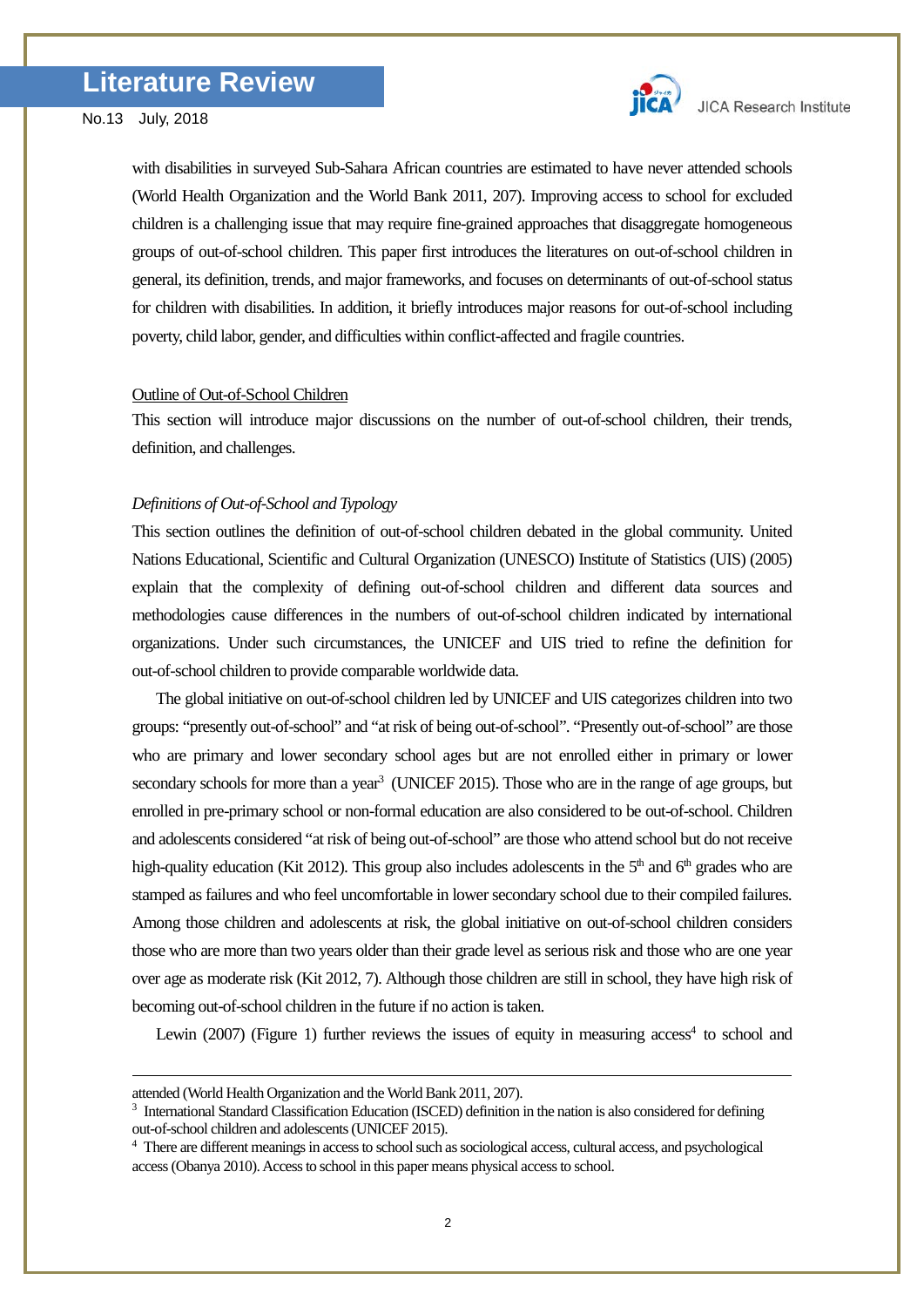

identifies classifications of exclusions. They begin with children who do not have access to pre-primary schools, who have never attended schools, who drop out without completing primary education, who attend school irregularly or with little learning, who cannot transition to secondary school, who drop out from secondary schools, who attend irregularly, or who do not meet learning standards little learn in secondary school. By using these classifications, the author argues that effective approaches to different types of excluded children could be specifically identified. Thus, recent research on out-of-school children and adolescents define the term as conventional out-of-school children and further classifies children with high risk, including at pre-primary school-age levels.

### *Numbers of Out-of-School Children and Their Trends*

UNICEF reports that the number of out-of-school children decreased from 99.7 million for ages 6–11 (Table1) in 2000 to 57.8 million (2015, 19). The South Asia region has shown the largest decrease in the number of out-of-school children, by 23 million from 2000 to 2012 (19), followed by Eastern and Southern Africa, by 8.3 million, the Middle East and North Africa, by 4.1 million, and West and Central Africa, by 3.0 million. Contrary to this general trend of decreasing the numbers, Latin America and the Caribbean increased the number by 0.2 million and Western Europe, North America and Australi[a5](#page-2-0) increased by 1.0 million from 2000 to 2012 (19). Despite a considerable reduction, the total number of out-of-school children in Eastern and Southern Africa and West and Central Africa was still large, at 29.8 million in 2012 (20), and the numbers of such children increased in industrialized countries.

 Regarding children of the lower secondary school age, 12–15 years old, UNICEF reports that the number of out-of-school children has decreased from 96.9 million in 2000 to 62.9 million in 2012 (Table 2). About 25% of children worldwide in this age group were out-of-school in 2000, which was decreased to 16.8% in 2012 (UNICEF 2015, 25). This reduction by 18 million was in large part due to successful reductions in East Asia and the Pacific. While in most regions the number of out-of-school adolescents decreased, in Western Europe, North America, and Australia it decreased only 0.1 million, and the number in West and Central Africa has increased from 10.8 to 12.5 million. UNICEF (2015, 26) indicates that the increase in the number of out-of-school children in Africa was affected by population growth. From 2000 to 2012, the population of primary school-aged children increased from 110 million to 148 million and lower secondary school-aged children from 49 million to 66 million (26).

 Within the above data, out-of-school children could be disaggregated by those who dropped out, who will never enroll, and who will enroll later. Among the 58 million out-of-school children of primary school age, 25 million would never enroll in school, 13 million were dropouts, and 20 million would enroll school later (UNICEF 2015, 23). Those aggregated data are widely varied for different regions (Figure 2). For example, 64% of out-of-school children in Western Europe, North America, and Australia will enroll primary schools in the future. In West and Central Africa, 60% of out-of-school children will

-

<span id="page-2-0"></span> $5$  The reason for the increase is not specified in the report.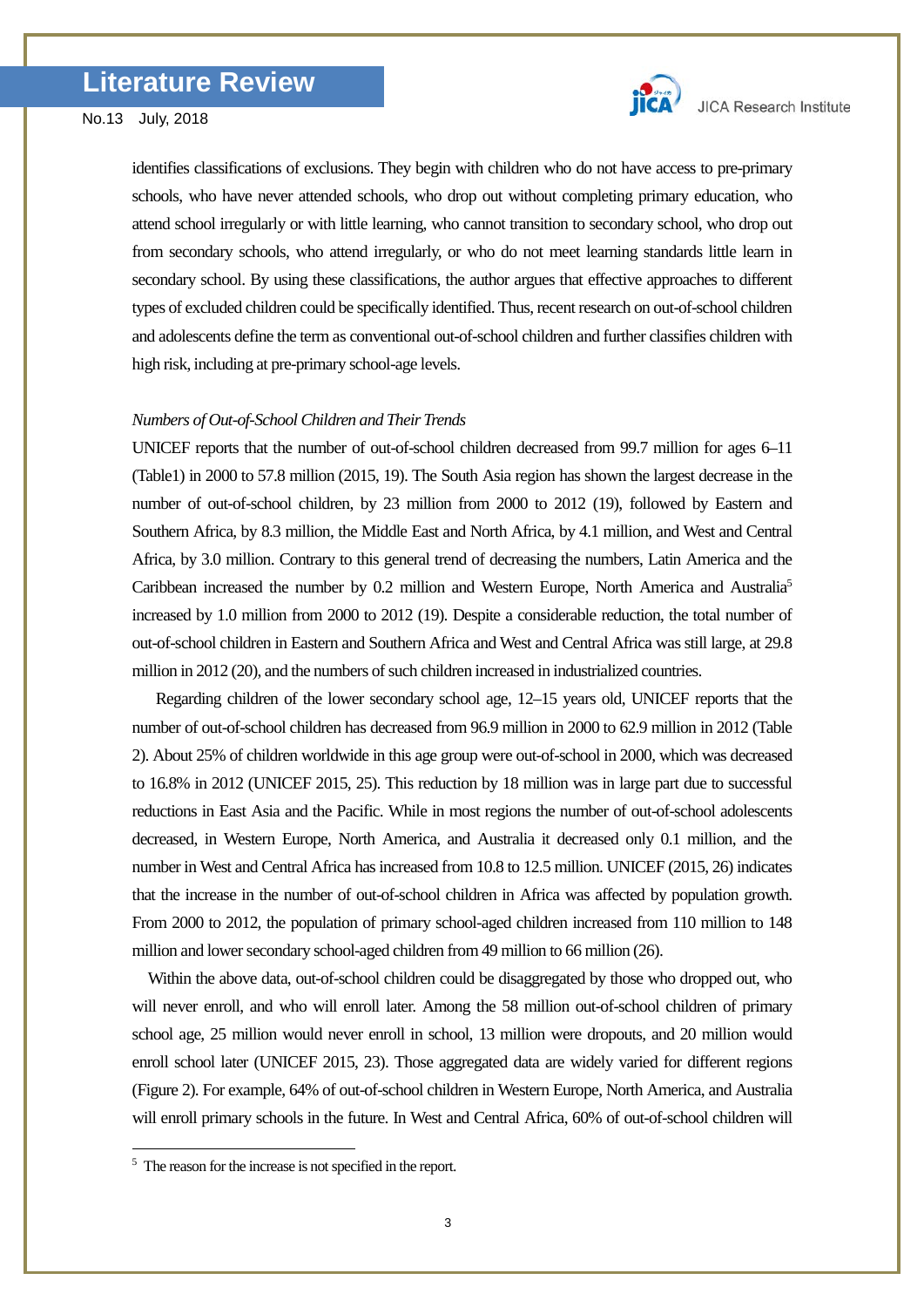-



never enroll primary schools (UNESCO 2015, 23). It seems that more children have second chances in those countries where education systems are relatively well established.

 In terms of statistics, there are some studies (e.g., UNICEF 2012; 2015) that examine the underestimation of the number of out-of-school children. Carr-Hill (2012) points out the issue of underestimation for out-of-school children caused by the prematurity of the census, birth registration, and surveys. For example, while UIS estimates 13.1 million out-of-school children in 2008 in the countries of Fast Track Initiative (FTI), the author estimates 20.9 million after correcting misinterpretations at household surveys of UIS in the FTI countries., which is 60% more than the estimation of UIS. This would estimate 115 million out-of-school children rather than the 67.5 million out-of-school children in 2008 of UIS estimate (Carr-Hill 2012, 203). Underestimated children are homeless children, children in institution—such as hospitals, religious mandates, and refugee camps—child-headed households, nomadic children, children in multiple families, and children in slums and unsecured areas. The Global Initiative on Out-of-School Children has tried to improve the methodologies to approach each category of unreachable children, such as refugees, nomadic children, and others.

#### *Numbers of Out-of-School-Children with a Disability*

Despite the challenges of collecting data on out-of-school children, particularly out-of-school children with disabilities, international organizations have begun to collect comparative data in different countries. However, there are still inconsistencies due to differences in defining "disabilities"<sup>6</sup> and consequent methodologies (UIS 2017; United Nations 2015) in addition to the issues with the underestimation of the number out-of-school children. Under such challenging circumstances, statistics show a wide range of numbers of children with disabilities. Recent surveys (e.g., DHS and MICS) reveal that proportions of children with disabilities ranged from 2% (e.g., Cambodia) to 10% (e.g., Maldives). Among children with disabilities, WHO and World Bank (2011) mention that 24% to 39%<sup>7</sup> of children with disabilities in surveyed Sub-Sahara African countries were estimated to have never attended schools as aforementioned. Global Initiative on Out-of-School Children indicates that 90% of children with disabilities in developing

<span id="page-3-0"></span><sup>6</sup> A definition for disabilities has been developing. The common frameworks are: "(a) 'disabilities', which have origins and for which there is substantial agreement about categories (e.g. sensory, motor, severe, profound intellectual disabilities); (b) 'difficulties', which do not appear to have organic origins or to be directly linked to socio-economic, cultural, or linguistic factors (e.g. behavioral difficulties, mild learning difficulties, dyslexia); and (c) 'disadvantages', which arise from socio-economic, cultural and/or linguistic factors" (UNESCO 2016, 266; OECD 2005). The World Health Assembly developed another classification, the International Classification of Functioning Disability and Health (ICF), informed by the bio-psychosocial model (UNESCO 2016, 266). Recently, the Washing Group on Disability Statistics, adopted from ICF, created a module for assessments. It further created the Module on Child Functioning with UNICEF, by assessing the domains of seeing, hearing, mobility/walking, attention, learning, communicating, self-care, motor skills, emotions, behavior, play, development of relationships, and coping with change" (UNESCO 2016, 266-267).

<span id="page-3-1"></span> $^7$  From 24% to 39% of children with disabilities aged five and older in household data of Malawi, Namibia, Zambia, and Zimbabwe have never attended schools, while from 9% to 18% of children without disabilities have never attended (World Health Organization and the World Bank 2011, 207).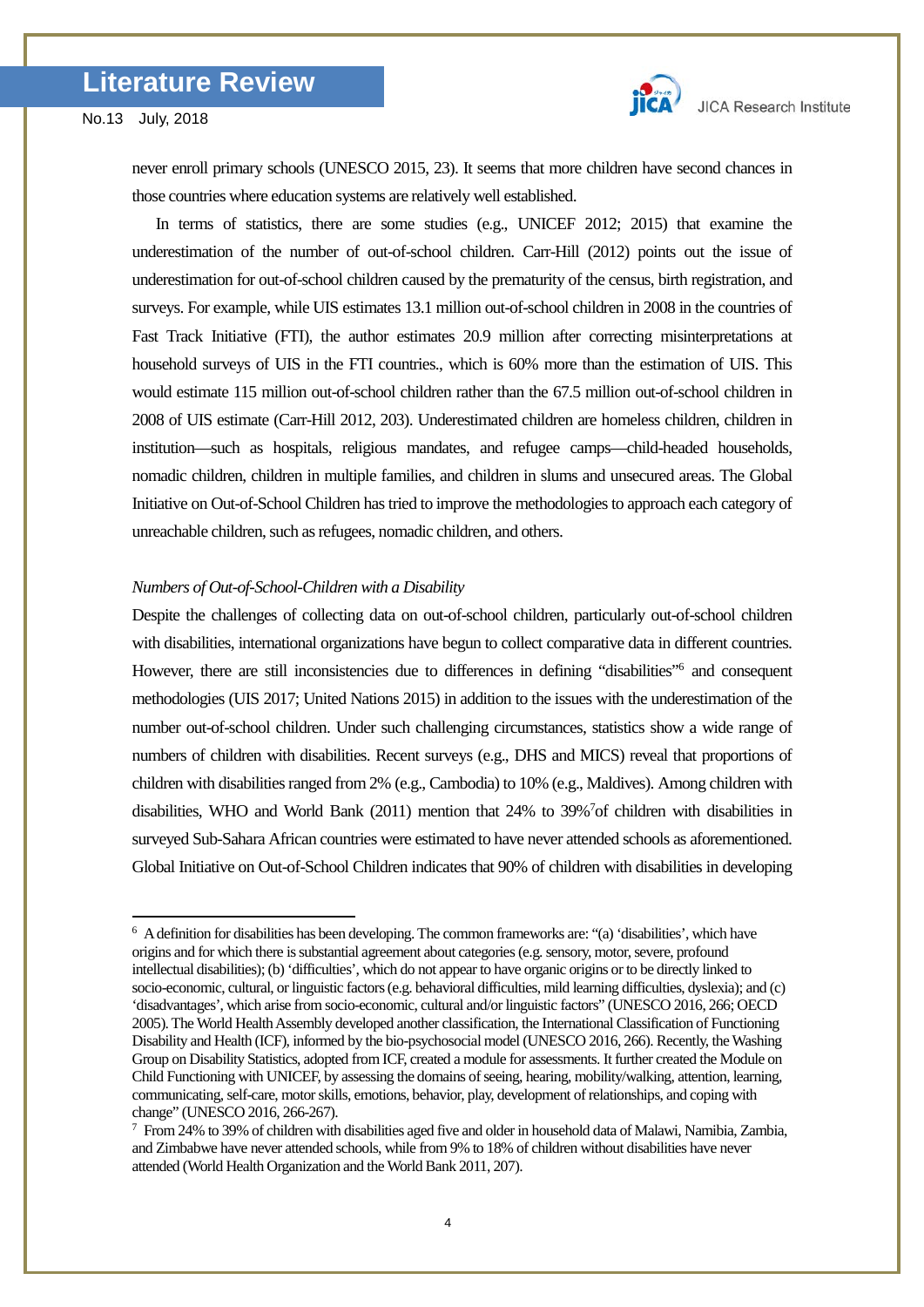

<u>.</u>

countries were out-of-school (UNICEF 2014a, 6). It is estimated that worldwide more than 30% of out-of-school children have disabilities (World Vision 2007, 1; Bines and Lei 2011, 420).

Although statistics of out-of-school children with disability are variously indicated, it is certain that children with disabilities are considerably excluded from schools. For example, 73% of children without disabilities completed primary education while 44% of children with disabilities completed primary education in Cambodia in 2014 (UIS 2017, 10). The gap in lower secondary education is even wider: there is a 41% completion rate for children without disabilities, but only 4% for children with disabilities in Cambodia in 2014 (UIS 2017, 10). Plan International (2013) also analyzed the data from sponsored children in 30 countries and indicates that the likelihood of being out-of-school children with disabilities was ten times higher than that of children without disabilities (Plan International 2013, 42). UIS (2017) concludes that children with disabilities are most likely excluded from education<sup>8</sup> in surveyed countries<sup>9</sup>. Filmer (2008) also mentions that the largest difference in school enrollments appeared between children with and without disabilities, more than gender differences, rural/urban residence and household wealth (Filmer 2008; Bines and Lei 2011).

### *Profiles and Patterns of Drop-outs*

Among out-of-school children, there is a problem with dropping out before completing compulsory education cycles. Children who are at risk of dropping out are commonly those who entered school later than the designated age, or/and those who repeat a grade (UNESCO 2015).

Lewin conducted studies on the drop-out patterns of over-age and under-age children in grades, using the data from UIS. From analysis of cross national data, 40% of six-year old children are not enrolled in grade one (2007, 25). Nearly 40% of children in grade one were below five or older than eight years old (26). For example (Figure 3), about 49% of children aged 13 (28) were enrolled in grade three to six in primary schools in many countries. Despite being enrolled in school, these children carry considerable risks of dropping out of schools. The problem of over- and under-aged children in grades occurs as a result of the convenience to parents of enrolling siblings together (26). This could lead to multiple repetitions and to the incompletion of education cycles (Lewin 2007, 27)<sup>10</sup>.

FHI 360 (2009) indicates that the highest repetition rates occur in the first grade of primary schools. Children who are not promoted to the next grade usually repeat the full curriculum of all subjects without remedial assistance organized by schools. On the other hand, Lewin (2007, 2009) identified five patterns of school enrollment at primary and secondary levels at country levels by exploring enrollment patterns in 44 sub-Saharan African countries based on the Education Management Information System (EMIS)

<span id="page-4-0"></span><sup>8</sup> Similar results are found in a study analyzing "child sponsorship dataset" by Plan International (2013).

<span id="page-4-1"></span><sup>&</sup>lt;sup>9</sup> In the fact sheet No.40, UIS listed nine countries (Cambodia, Maldives, Uganda, Haiti, South Africa, Timor-Leste, Uganda, Colombia, and Gambia) which undertook comparable DHS surveys.

<span id="page-4-2"></span><sup>&</sup>lt;sup>10</sup> Other reasons for dropping out include poverty and gender, categorized by types of enrollment patterns in the countries as well as grade levels (Lewin 2007, 18-19). A review of literature (Hunt 2008) indicates that multiple reasons lead to dropping out. It also explores detailed reasons for drop outs.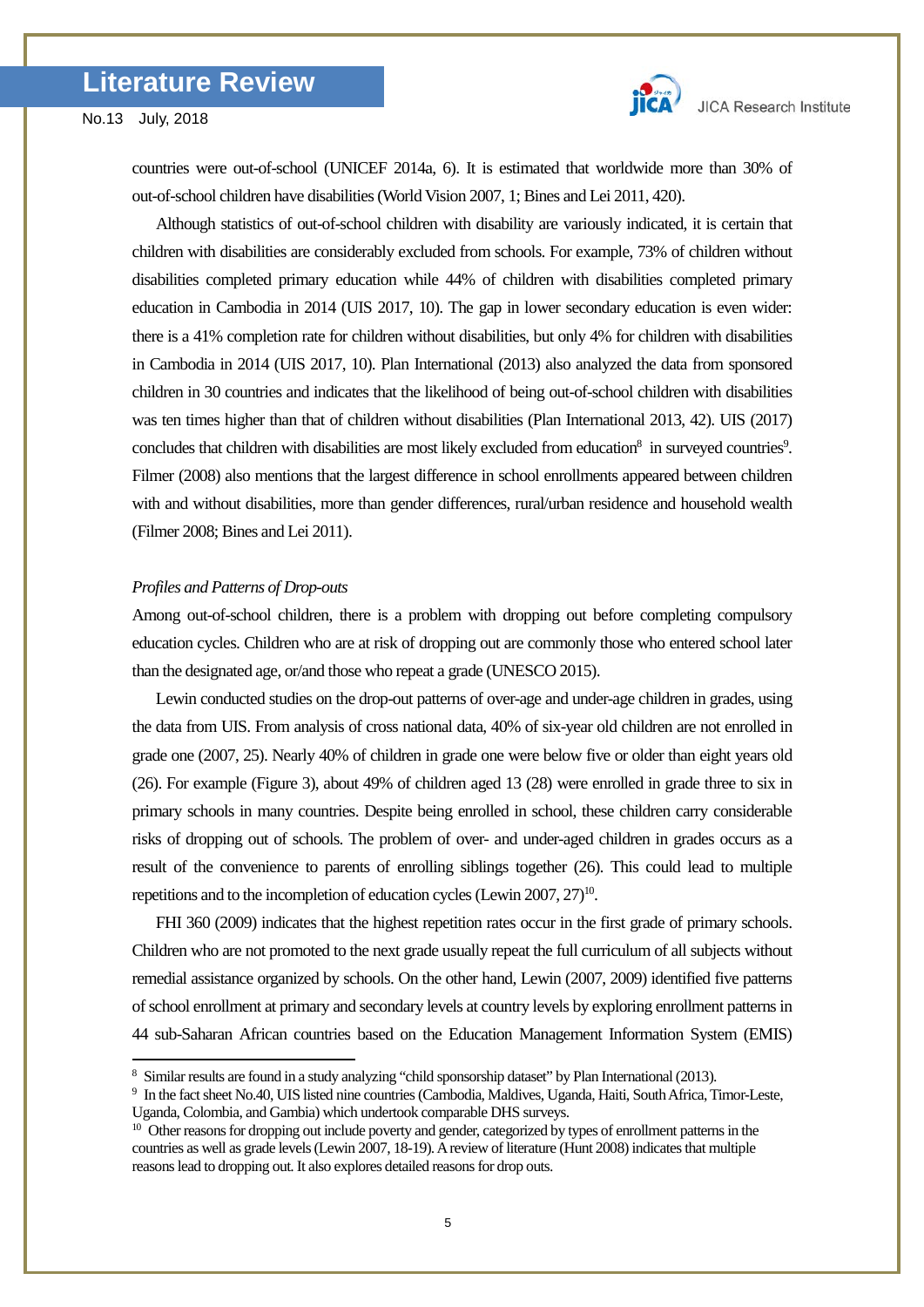

(Figure 4, for 2007). For example, some patterns demonstrate high rates of enrollment throughout all grade levels, as is the case in South Africa, while another highlights very high rates of enrollment in primary school and low completion rates at primary school and low participation rates in secondary schools, as is seen in Malawi. The findings from his analyses indicated various patterns of enrollments and dropout trends,<sup>[11](#page-5-0)</sup> and the author is concerned that international organizations have not created adequate measures to sufficiently examine these patterns. This finding is supported by several studies (e.g., Akyeampoing et al. 2007; Motala et al. 2009; Chimonbo 2005).

#### Meaning of School Access from Different Frameworks

Numerous research from different perspectives was explored to determine the meaning of education for nations, society, and individuals. This section will introduce major approaches<sup>12</sup> to the meaning of access to education for the discussion of out-of-school children.

#### *Human capital*

-

The human capital approach is a classic theory to education developed in the 1950s that creates a relationship with labor (e.g., Lewis 1954). Participation in school is considered to be crucial for individuals and societies, including the nation's economy. Schultz (1964) considers education as an investment to gain skills and knowledge, which consequently increases productivity and income at the individual and national levels. He demonstrated that the difference in productivity between US and developing countries is due to the different levels of investment in human resources. Becker (1975), Blaug (1976), Psacharopoulos (1994) and other economists in the field of the economics of education support this value.

In the early 1990s, several studies discussed the importance of children's school enrollment for economic development. The first argument is that higher income countries have a greater proportion of school-enrolled children than lower income countries do. Barro (1991) studied the relationship between economic growth and human capital, including enrollment rates of primary and secondary schools, fertility rates, and children's mortality rates, using the data of 98 countries in 1960–1985. The study found that higher school enrollment rates in primary and secondary education are significantly related with the growth rates of GDP per capita. Mankiw et al. (1992) finds similar results from analyses of the determinants of economic growth, using enrollment rates of secondary school in 121 countries. The study found that economic development was significantly related with school participation, savings, and population growth. Sala-i-Martín et al. (2004) studied the robustness of 67 explanatory variables for

<span id="page-5-0"></span> $11$  Lewin (2007, 24) also argues that 'low achievement' could be caused by minimal time on task and children would eventually be left behind. Slow learners in relative terms seem likely to be excluded, 'silent exclusion', or 'learning little', which could result in drop-outs.

<span id="page-5-1"></span> $12$  Literature on the major frameworks and approaches in this section are selected from the author's review based on frequent encounters in the research. There exist wide raining approaches with different nuances or philosophies other than those basic approaches presented here.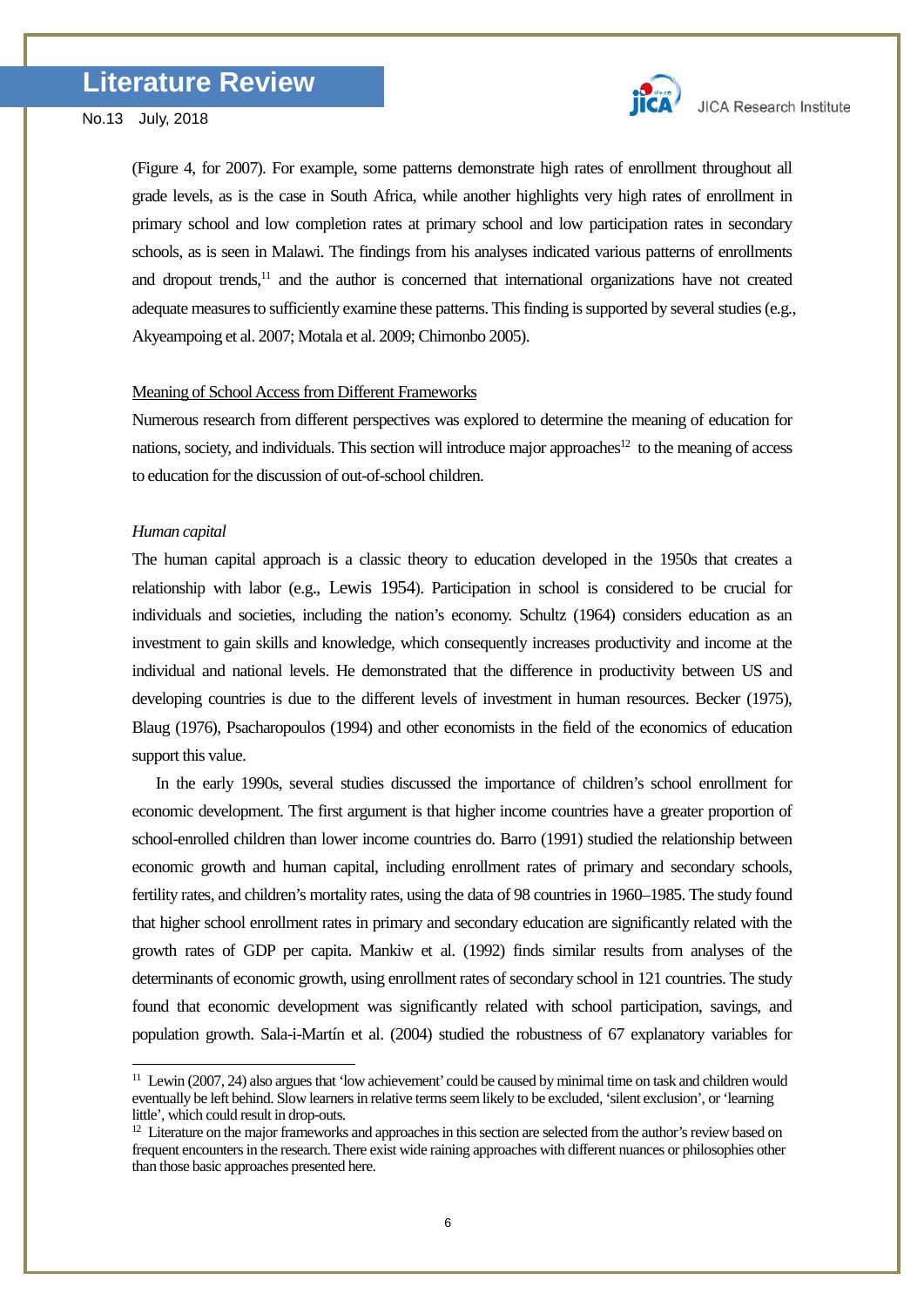

long-term economic growth, using 88 countries' national data. Among other variables such as life expectancy and enrollment rates of higher education and public spending toward education, primary enrollment rates had the most robustness in relation to the growth rates of GDP per capita.

Increasingly, a number of studies (e.g., Mingat and Tan 1988; Tan and Paqueo 1989; Psacharopoulos, Arriagada and Verez 1992; Psacharopoulos 1994) discussed a return to education theory, using 'years of schooling' in cross-national data or a nation scale data. Hanushek and Wößmann (2010) analyzed the associations of annual rates of economic growth per capita from 1960–2000 with average years of schooling in 1960, and it found that economic growth per capita increased 0.58 percentage points with one year of additional of schooling (245). Psacharopoulos (1994) used average years of schooling in cross-national data, but analyzed education returns to private and social spheres at different levels of schooling. The study found that education at the primary school level in developing countries was the most effective for investment, followed by higher education and secondary education. The rates of return to private education decreases by level of education and per-capita income levels of the countries increase. Further, it also found that the female rate of return was higher than male's return. For several decades, the majority of analysis in the field of economics of education indicated that enrollment in schools or access to education was crucial for nation's economic development and return to social and individuals' benefits. In addition to the relationship with economics, education has a positive relationship with health and fertility (Psacharopolous and Woodhall 1985; Cochrane 1986; Ross and Wu 1995; Cutler and Lleras-Muney 2006) and with agricultural efficiency (e.g., Jamison and Moock 1984).

While many studies analyzed school enrollment from human capital perspectives, few studies empirically analyzed the return on investment of education for children with disabilities. Lamichhane and Sawada (2013) studied the wage return on investments in the education of Nepalese with visual, hearing and physical disabilities, using the national survey of the Nepal Living Standard Survey 2003/04. The results of Tobit with Ordinary Least Square estimated that the rate of return to education was from 19.3% to 25.6% for people with disabilities in comparison to 10% for people without disabilities in previous studies (93). Such a high rate of return to education despite fewer years of education makes the credit market dysfunctional while years of schooling for people with disabilities is limited (93). The study concludes the necessity for interventions from the education policy side such as provision of scholarships. The studies on school enrollment from human capital perspectives have been very much established, but the area of children with disabilities has surprisingly not been fully explored.

# *Rights-based approach*

The rights-based approach to education is a conceptual framework, linked to a series of treaties and conventions. The Universal Declaration of Human Rights was established in 1948, followed by UNESCO Convention against Discrimination in Education (1960), the International Covenant on Economic, Social and Cultural Rights (1966) and the Convention on the Elimination of All Forms of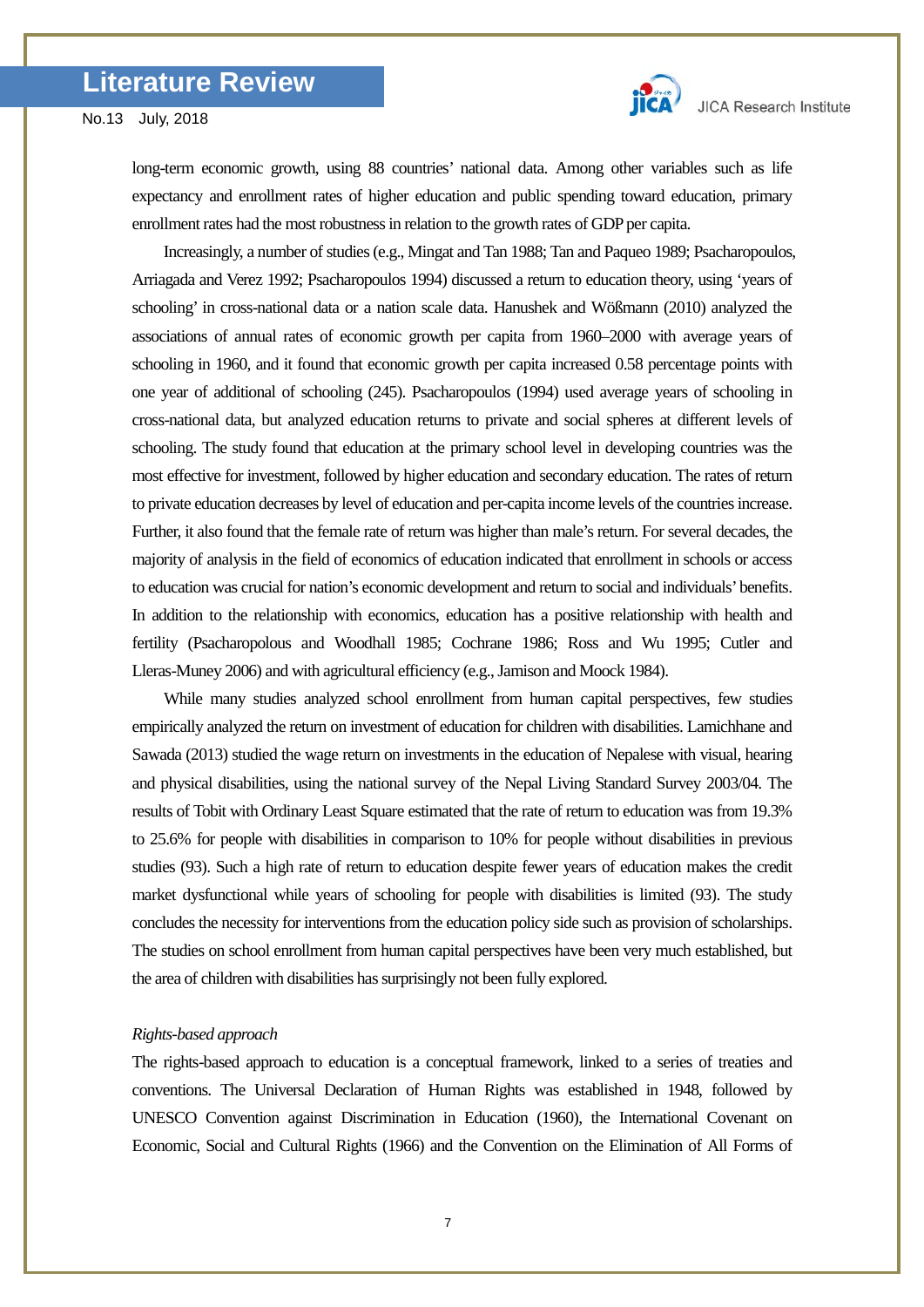-

Discrimination against Women (1981).<sup>[13](#page-7-0)</sup> Later, the United Nations Convention on the Rights of the Child (1989) further promised the elimination of discrimination, maximizing the interests of the child and the rights of living, surviving, growing, and freely expressing. These treaties and conventions were linked to goals at Jomtien in 1990, the 2000 World Education Forum in Dakar and the Millennium Development Goals in 2000 and Salamanca Statement<sup>14</sup> in 1994 (UNESCO and UNICEF 2007, 1; UNICEF 2011, 3; United Nations1997, 427).

 As founded by aforementioned treaties and conventions, the rights-based approach to education is to assure "the right of access to education,["15](#page-7-2) "the right to quality education," and "the right to respect within the learning environment" for all children (UNESCO and UNICEF 2007, 4). The studies of perspectives of the rights-based approach are found much in reports written by international organizations and NGOs as well as in research on issues of children with disabilities, ethnic minorities, and gender (Micklewright 2002, 7). For example, UNICEF (2011, 4) states "inclusion as the key strategy for promoting the right to education." Miles and Singal (2008) emphasizes the importance of achieving compatibility of the EFA and inclusive education. The paper starts out with incapability of EFA which focus much on mainstream children. Stakeholders in low-income countries explain that teachers in large classrooms are not capable of teaching children who need special attention to learn, and therefore there are incompatible situations between EFA and inclusive education. Authors point out the reason is that stakeholders in developing countries understand EFA as fulfillment of numbers and inclusive education as merely educating children with disabilities. Authors discuss that reviewing the concepts of EFA and inclusive education could lead to synergized terms.

As an example that goes beyond conceptual arguments, Spreen and Vally (2006) analyzed educational policies of South Africa using the rights-based framework. The study argued that poverty, inequality, and the forfeit of freedom rooted particularly in rural communities influence children's rights to learn beyond

<span id="page-7-0"></span><sup>&</sup>lt;sup>13</sup> They articulate that all children are entitled to free and compulsory primary education, and stakeholders are obligated to provide equitable access to secondary and higher education and to assure completion of primary education for all children. Moreover, those treaties promise to improve individual growth, affirm human rights and freedoms, and promote the participation for all into a free society and mutual understanding. The rights of education promise to remove discrimination within educational systems, establish minimum standards and quality education, beyond provisions of access to education. (UNESCO and UNICEF 2007, 7).

<span id="page-7-1"></span><sup>&</sup>lt;sup>14</sup> At the World Conference on Special Needs Education in June 1994, as many as 117 international organizations endorsed the Salamanca Statement and Framework for Action (Peters 2004, 5). With recognition of every child's difference in characteristics, interests, capabilities, and learning needs, it asserts the needs for children with special education to access to regular schools and for those schools to provide their needs in learning in a child-centered pedagogy. It further states that education systems which consider children's diversities and their various needs effectively function as the tools for decreasing discrimination, founding inclusive communities and society, providing most children with compelling education and eventually achieving cost-effective education systems (Peters 2004; UNESCO 1994).

<span id="page-7-2"></span><sup>&</sup>lt;sup>15</sup> "The right of access to education" means that every child has equal opportunity, with no discrimination, to receive education. "The right to quality education" means that every child receives quality education, including learner-centered approach and relevant curriculum, which improve abilities for future employment and life skills. "The right to respect within the learning environment" means that every child has the rights to respect their dignity,

including their language and culture, the rights of participation and expression, and no violence, in an educational environment (UNESCO and UNICEF 2007, 4).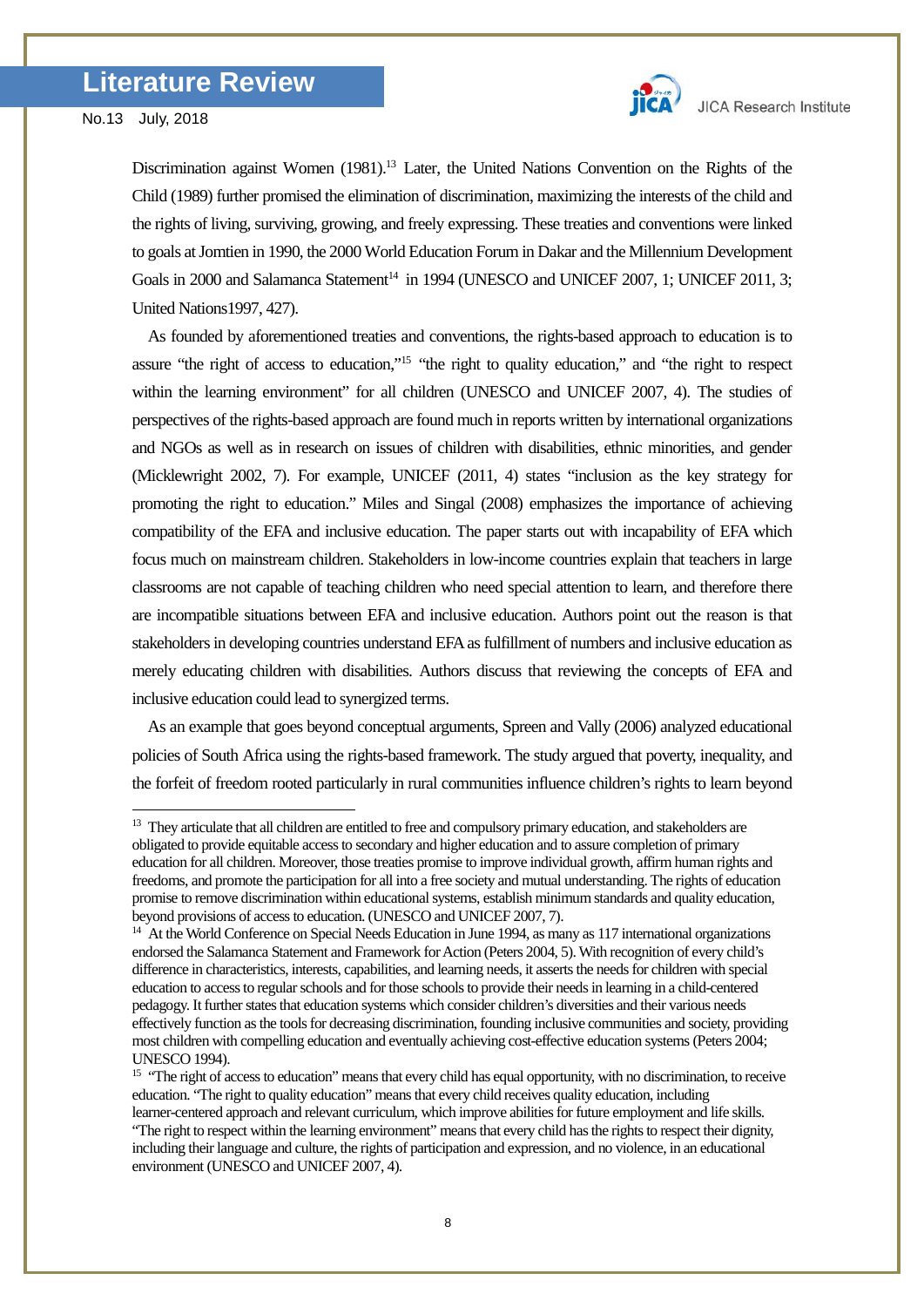

the issue of access to education. The educational budget in South Africa appeared high enough to cover the costs, but inequality in educational environment prevails in the system. Consequently, this could lead to school problems such as violence, crime, harassment, and eventually dropouts. South Africa necessitates the consideration not only of "rights to education," but also "rights in education." The article discusses the effect of inequality and poverty on children's learning, which leads to the unfulfillment of educational rights and worsens inequality and poverty.

### *The Capability approach*

The capability approach is a concept that human beings are capable of attaining functioning in doing and being (Sen 1992; 1999). Functioning, such as receiving education and being healthy, is an attainment of capabilities, and capability is the opportunity and freedom to achieve functioning. The capability approach has been used as a framework for assessing a person's or groups' well-being, including poverty and inequality, social circumstances, and policies and interventions for social betterments (Robeyns 2006). It differs from the human capital approach in that the human capital approach conceives of education as the means to create skills and knowledge to contribute to productivity (Robeyns 2005). The capability approach interprets education as a non-economic principle, which is compatible with and compensates for the shortcomings of the rights-based approach to education (Robeyns 2006).

 The capability approach places importance on education's nature and itsrole as a tool. It considers the meaning of education itself more than the human capital theory does. A person with education and knowledge has opportunities to prosper, because education provides values in various perspectives and notion of freedoms. Bakhshi and Trani (2004) explain education as having an important role in the capability approach because it provides knowledge to approach new challenges in daily life, how to do ordinary things in different ways, to have a new life and to live together with others with various perceptions. Simultaneously, a person with education is able to have a greater variety of opportunities, such as those that could lead to a job, more income, healthier life, and participation in decision making (Unterhalter 2003). Robeyns (2006) further explains that adults with capabilities can maintain jobs because the capabilities are "the moral of concern." For example, while the adults are able to choose jobs, children are not good decision makers for their own growth and well-being. Therefore, compulsory education is very logical from the capability approach. It is important that the compulsory education should be of a quality that improves human beings as opposed to one that hinders children from growing personally, emotionally, and intellectually.

 Studies on school enrollment with the capability approach include Trani et al. (2015), who conducted a study on school enrollment for children with disabilities in Afghanistan. It emphasized the intrinsic aspect of education which the capability approach undertakes, and human capital does not. It also criticized that framework of a rights-based approach that does not carry operational dimensions for the rights. Consequently, the approach stays in legal and formal circumstances for education for all,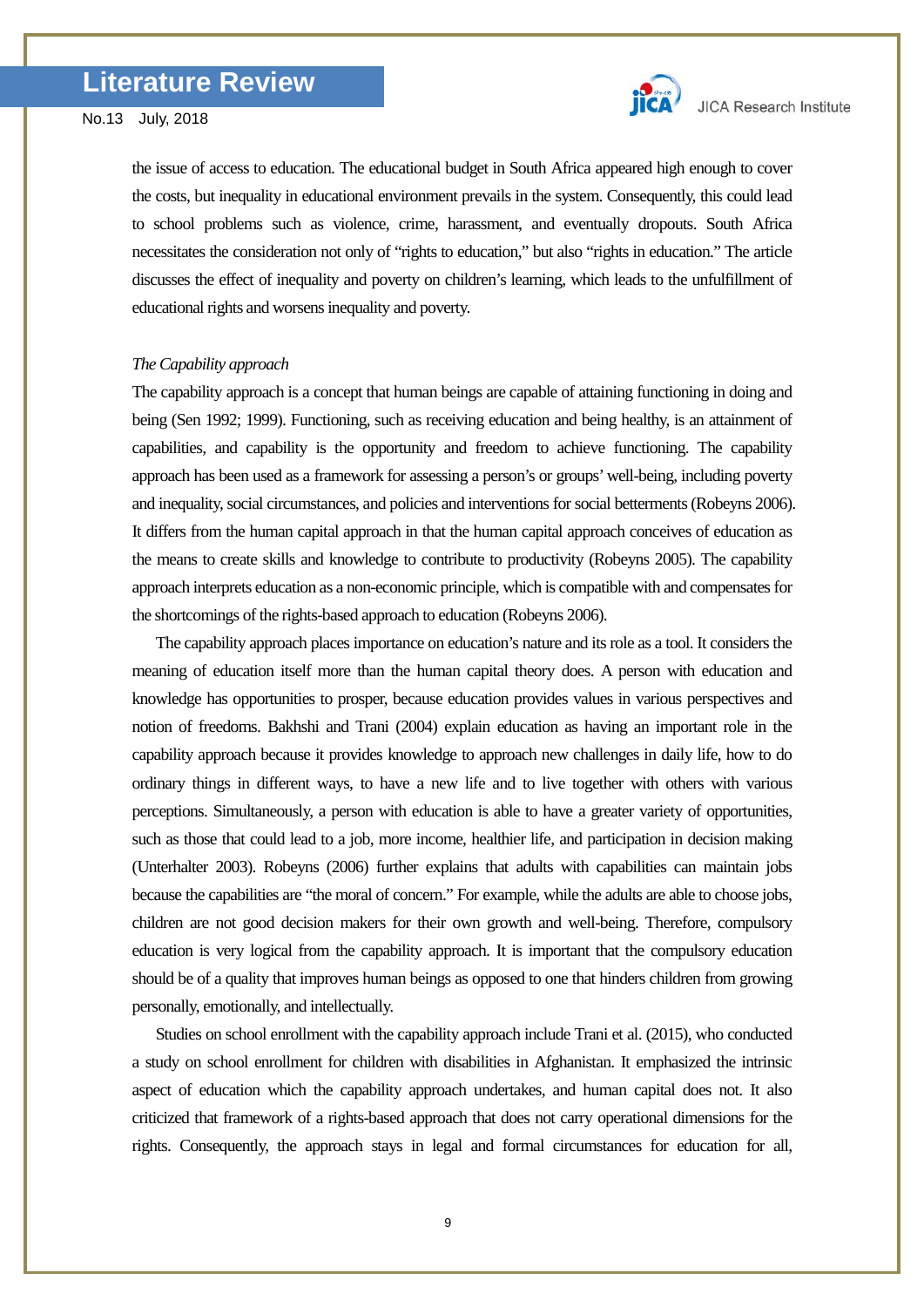

disregarding the fact that there are children hindered from their learning (Unterhalter 2003). The study emphasized the importance of educational spaces for interacting with others, personal growth and psychosocial assistance in frequent situations in Conflict-Affected and Fragile States (CAFS), not merely functioning as a tool to enhance learning outcomes (Trani et al. 2015, 343). The study argued that education is considered as "basic commodity" in CAFS and, consequently, concluded the marginalized children such as children with disabilities, children living in poverty, and minorities are out-of-school.

### *Social exclusion framework*

The social exclusion framework is a discourse, which originally emerged in France in 1960s in discussions on poverty (Silver 1994). Social exclusion is not a "condition" but a "process" and "the outcome of process" (Peters 2009, 5; Silver 2007, 25). Social exclusion does not only indicate poverty, but it further indicates "social relations, social support, and civic engagement" and could vary socially, culturally, or regionally because it is a "socially embedded concept" (Peters 2009, 5; Silver 2007, 25). Personal characteristics may bring potential risk to exclusion, including "health, disability, gender, age, place of birth, language, religion, sect, and spatial distance" and also "citizenship status, gender prohibitions, and social isolation" may lead to a risk of "ineligibility for services" (Peters 2009, 5; Silver 2007, 25).

World Bank (2013) explains that in the social exclusion framework "inclusion" is "the process of improving the terms for individuals and groups to take part in society" and "the process of improving the ability, opportunity, and dignity of people, disadvantaged on the basis of their identity, to take part in society." Social inclusion means more than decreasing poverty and social inclusion differs from equality, but it could be a factor in determining inequality. Inclusion is examined in three domains—markets, services, and spaces—and in four markets—land, housing, labor, and credit. For example, land has been a core factor for exclusion. Accesses to the services of health and education are necessary to improve human capital, and the service of social welfare could lessen the impact of damages. Further, access to transportation increases people's mobilities and transactions for their future possibilities. In terms of spaces, social, political and cultural phases could cause exclusion such as in cases where physical spaces prioritize majority groups. Thus, World Bank developed the meanings of exclusion, and several World Bank research and reports were written based on social exclusion framework on girls' education (e.g., Lewis and Lockheed 2006), disability and education (e.g., Yeo 2001; Yeo and Moore 2003), and ethnic minority (e.g., World Bank 2010; Molinas et al. 2012).

Peters (2009) discusses the social exclusion framework in regard to disabilities and their related problems with multi-disadvantaged situations. She points out that preceding literature sufficiently explored the needs of the disabled, but not the causes of their disabilities. She argues that insufficient levels of education would limit exposure to society and cause unsatisfactory health conditions and low self-esteem. Consequently, such circumstances would also limit opportunities for economic activities,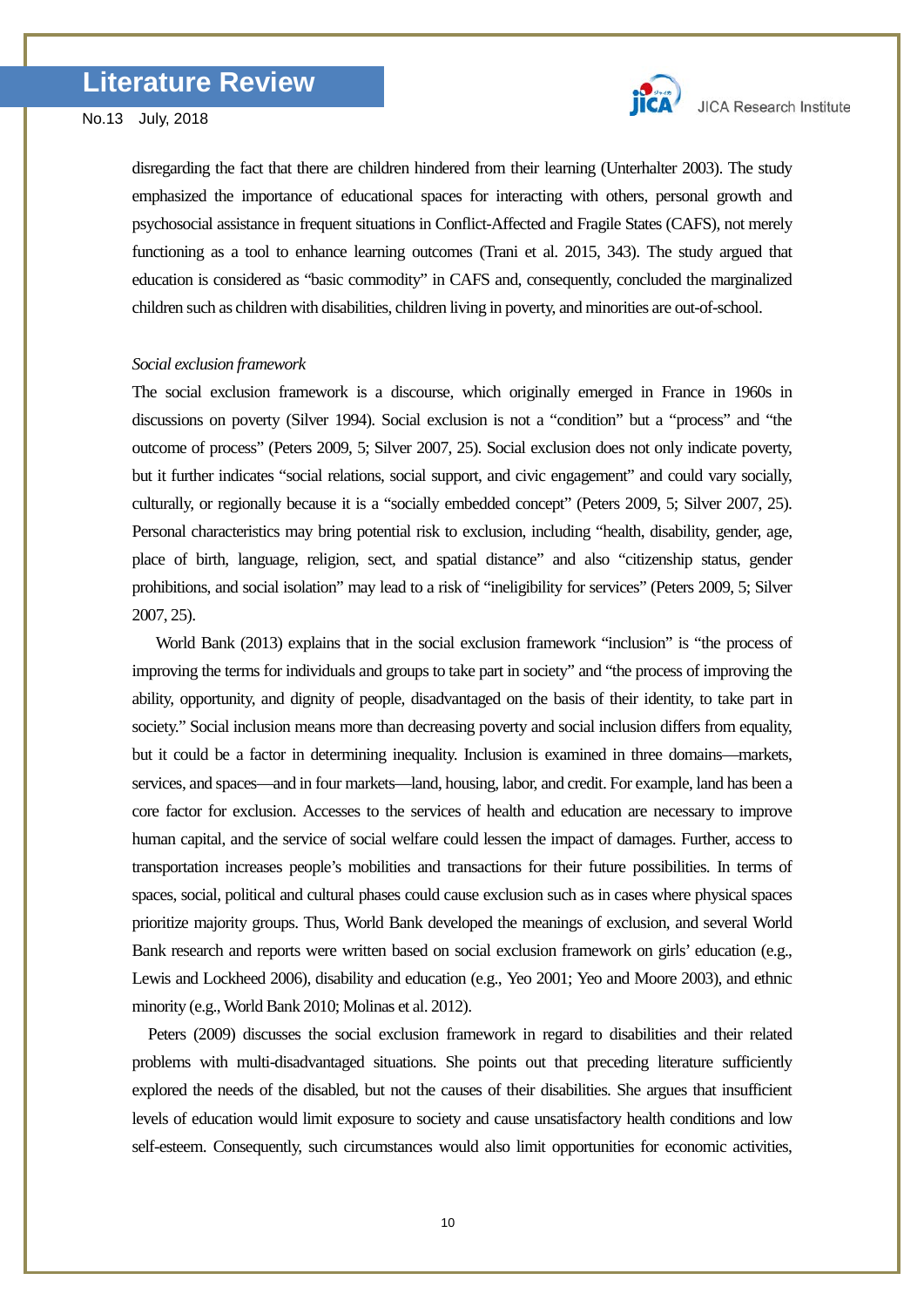

which would lead to a vicious cycle of long-term poverty, exclusion from society, poor health, and even more risk of injury. She points out that disability itself does not cause poverty, but rather discrimination leading to the denial of education does. She further points out that attitudes toward "minority status and disability," "cultural norms and disability," and "gender and disability" lead to discrimination and marginalization (Peters 2009, 6). She points to several cases in the Middle East and North Africa and emphasizes the importance of education for youth and children with disabilities, including segregated education (Peters 2009).

# Factors for Out-of-School

In studies of school enrollment in basic education, a number of studies analyzed the determinants of non-enrollment in school, poverty, gender, and child labor. CAFS and disability have been recently recognized as characteristics of out-of-school children. This section will mainly review studies on the determinants of out-of-school children with disabilities. The major arguments for other characteristics including poverty, child labor, gender, and CAFS are briefly introduced after discussions on out-of-school children with disabilities.

# *Disability*

<u>.</u>

The international community has recently developed an agenda regarding people with disabilities in developing countries (Singal 2006; Miles and Singal 2008). Although the UN Convention on the Rights of Persons with Disabilities<sup>16</sup> (CRPD) was initiated in 2006 and enforced in 2008, the literature on out-of-school children with disabilities are only slowly emerging.<sup>[17](#page-10-1)</sup>

While research on schooling for children with disabilities using quantitative data in developing countries are impacted by the aforementioned issues of defining and underestimating disability, empirical studies on out-of-school children with disabilities have emerged since 2000. Plan International (2013) surveyed the living circumstances for children with disabilities, including their reasons for not attending formal schools in 30 countries in Latin America, Africa, and Asia. The results revealed that being impaired was the top reason for children with disabilities to be out of school. For example, data from Egypt showed that the disability was a cause to not attending school. While 80% of out-of-school children with disabilities do not attend school due to their impairment, 75% of children without disabilities do not attend due to their young age (42). The study points out that not attending school for children with

<span id="page-10-0"></span><sup>&</sup>lt;sup>16</sup> Article 2 of the Convention is to guarantee the rights of children with disabilities for equity in educational opportunity at any age throughout all levels with no discrimination. As many as 175 countries ratified the Convention (https://www.un.org/development/desa/disabilities/convention-on-the-rights-of-persons-with-disabilities.html, accessed on January 11, 2018). With CRPD, people with disabilities obtained the equal rights to live in society instead

<span id="page-10-1"></span>of being beneficiaries for charity.<br><sup>17</sup> Yeo (2003, 575) points out that international development seldom includes people with disabilities. She found only 24 articles of the 44 journals during the period of 1997–2002 mention disabilities in their titles, abstracts, or keywords. A review of literature on persons with disabilities of Tanzania from 1998–2008 also showed that studies on access to primary education comprised only five out of 42 studies. Only two studies of those five analyzed quantitative data (Lehtomäki et al. 2014, 35).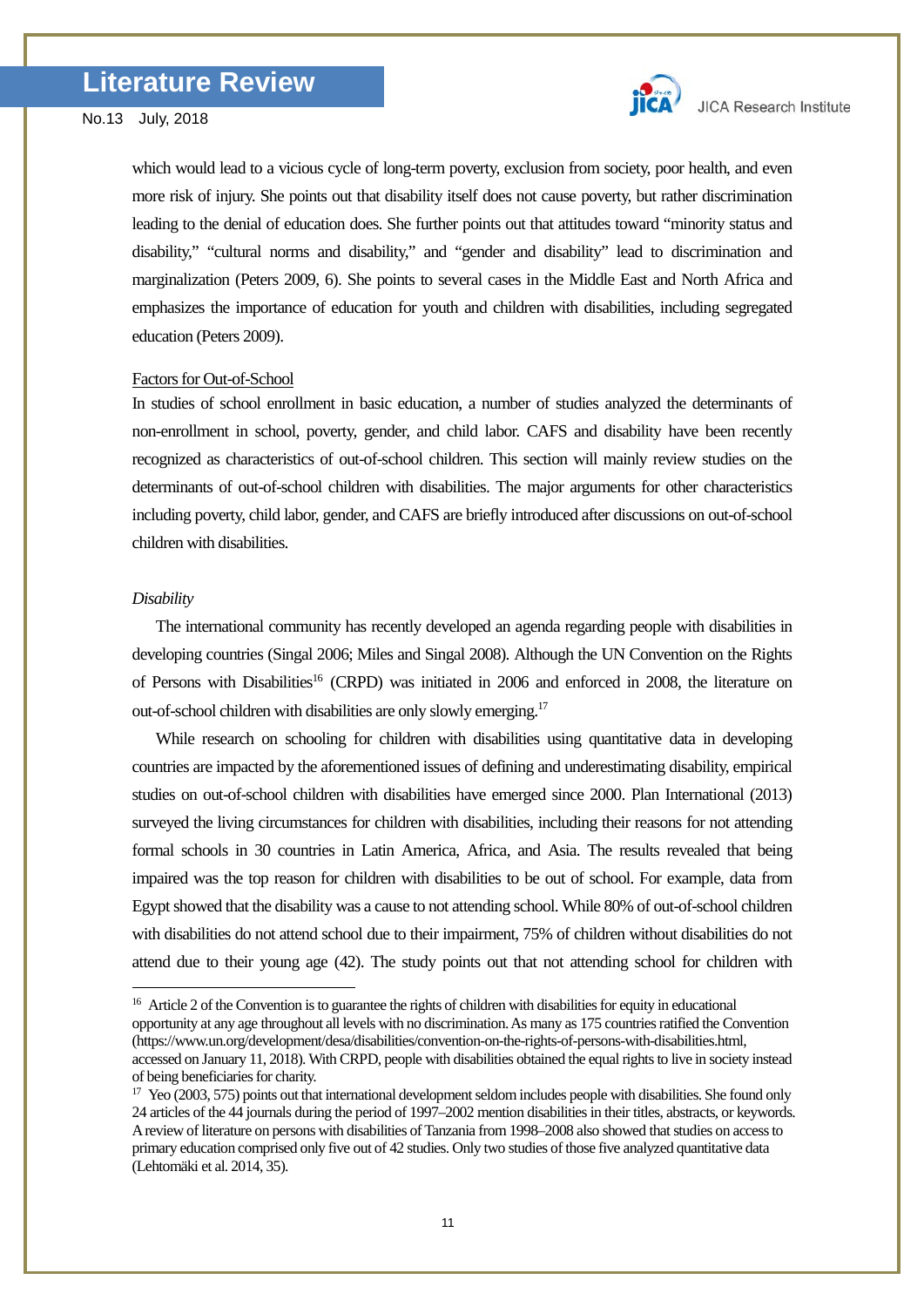

disabilities is attributed to the exclusion of children with disabilities, not the general inaccessibility of school.

A study (Fleisch et al. 2010) in South Africa, using the Community Survey 2007, indicated the factors for children being out of school were disabilities, living without biological parents, living without a safety net such as social welfare, and racial and residential factors. The study disclosed that children with severe disabilities were most likely to be out-of-school and never-enrolled. Another study (Sabates et al. 2013) analyzed school dropouts of children aged 4 to 15, including a factor of disability, from a household survey from 2007 and 2009 in Bangladesh. The results of multivariate logistic regressions showed that children with disabilities had higher probabilities of dropping out than children without disabilities. Another study (Trani and Loeb 2012) used the household surveys from Afghanistan in 2004 and Zambia from 2005–2006 and analyzed multidimensional poverty, including education access, for people aged 14 to 65 years old. The results in both countries revealed that the factor of having disabilities was negatively related to access to school. From the results of Zambia, the factors of wealth and being employed were significantly related to access to education for people with disabilities, but not for people without disabilities. In Afghanistan, the result also showed that females with disabilities and people who reside in rural areas were less likely to have access to education. Thus, from the data of children with and without disabilities, disability among other factors was found to be strongly and negatively related with school enrollment. Those studies demonstrate that disability is a negative factor for school enrollment.

The following studies focus on children with disabilities in order to identify the factors for not enrolling in schools beyond disability itself. The Disability Survey Report of Tanzania disclosed that the top reasons for not attending primary schools for children with disabilities were disability and sickness (Lehtomäki et al. 2014). Another study on Tanzania examined access to education for children with disabilities at primary levels analyzed descriptively and found five barriers: inadequate school buildings, lack of understanding by school staff, lack of teacher training and experience with disabilities, unwillingness of parents to send children to school, and lack of teaching and learning materials (HakiElimu 2008, 25).

A study (Trani et al. 2012) researched access to education using the National Disability Survey in Afghanistan 2004–2007. Logistic regressions for children aged 7 to 18 were explored on access to education with explanatory variables such as gender of children and household head, ethnicity, disability types, wealth, rural location, and household head education levels. The results found that girls with sensory disabilities were in particular less likely to go to school. It also found that the lack of a school nearby was a strong factor for excluding children from school. Further, greater household wealth and education level of the household head were also strong factors related to access to school. The study emphasizes the need for policy to focus on out-of-school children, by challenging the tools to identify those children, raising awareness, improving teaching quality, and increasing the involvement of the government and donors for raising resources for inclusive education.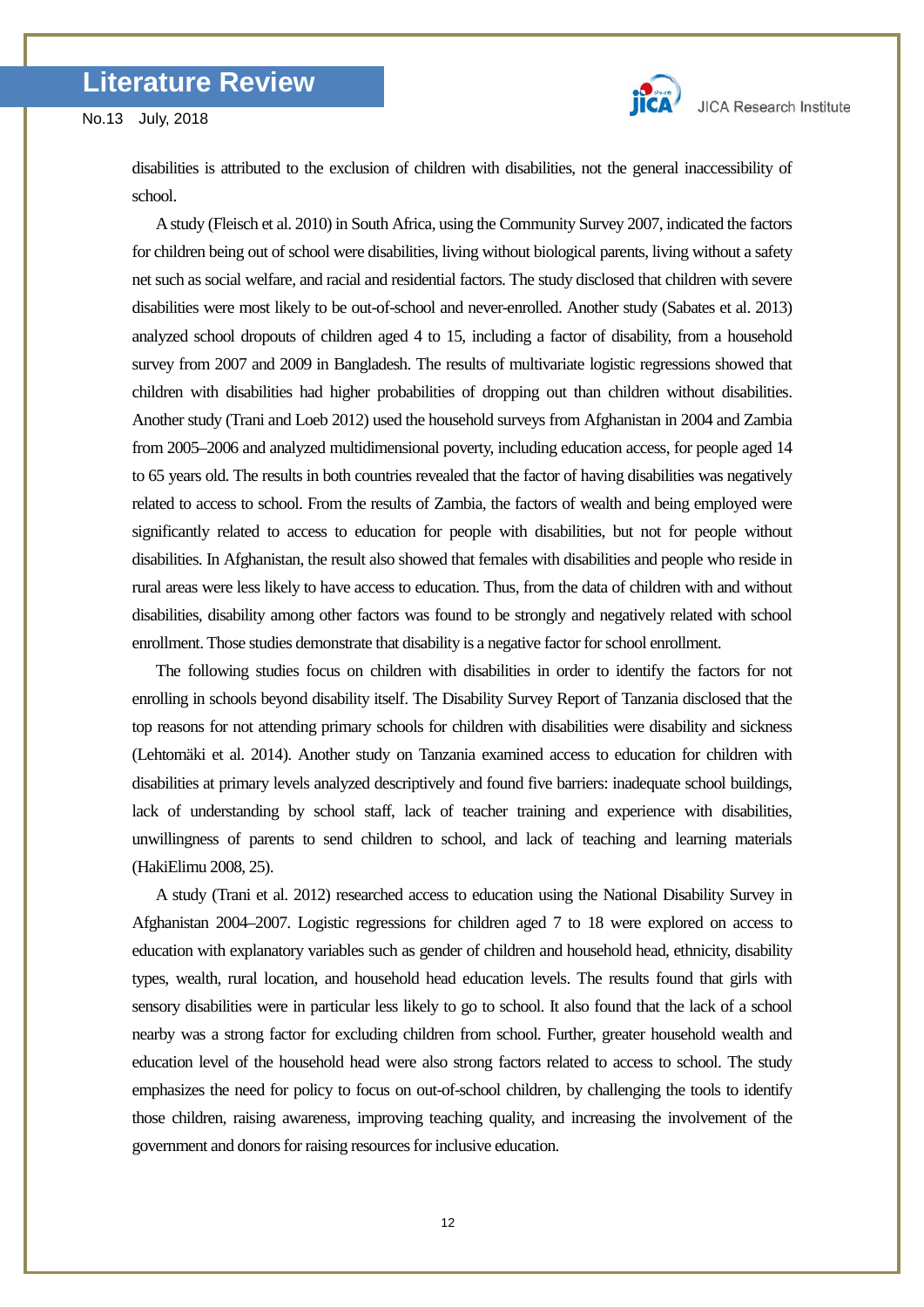

Another study (Trani et al. 2013) in Afghanistan analyzed dimensions of deprivation for children aged 5 to 14. The study applied the Alkire and Foster index, using a cut-off criteria, of multidimensions of deprivation for children such as education, health, care and love, and maternal deprivation, using the National Disability Survey in Afghanistan from 2004–2005. The analyses of head count ratios disclosed similar results, that girls, children with disabilities, and particularly girls with disabilities who live in rural areas are deprived of access to school (Trani et al. 2013, 406). Similarly, Trani and Cannings (2013) also conducted multidimensional poverty analyses in Western Darfur, using a census of all households, including nomadic households and Internally Displaced Persons in 2009. The study analyzed multidimensional components on children aged from 5 to 18 such as physical safety, empowerment, and psychological wellbeing. It found girls with severe disabilities were frequently in multidimensional deprivation status, lacking access to education in particular. Teachers do not have appropriate training and schools do not have facilities and materials to accommodate children with disabilities. The study concerns service delivery to reach children who are lack certain capabilities. This study as well discussed children with multiple disadvantages. The vulnerability of girls with disabilities are a concern (UNESCO 2015). UNICEF's study in the Pacific Islands claimed that girls are stigmatized and discriminated against, which causes exclusion, (e.g., Tavola and Whippy 2010) Girls and women with disabilities therefore suffer from "double discrimination" (Tavola and Whippy 2010, 27; Gatling and Juraeva 2013, 23). Thus, the study touched upon children with disabilities and multiple disadvantages, especially girls with disabilities.

The quantitative studies described below were conducted by the same author in different research settings. Lamichhane 2015 analyzed school participation and attainment, using variables of individual characteristics, religion and region, family characteristics, and the interactions of those variables, from the data on children aged 6 to 14 and 14 to 18 from the India Human Development Survey 2005. The results from Probit regression analyses revealed that having a disability, being a girl, of older age, or Muslim, having a larger family, and parents with less education were significantly and negatively related with children's school enrollment and completion at ages 6 to 14 and 14 to 18. Regarding dropouts for ages 6 to 14, the results indicated that being a girl, of younger age, living in slums, living in non-rural areas, having large families and having parents with less education were factors that contributed to dropping out. The study pointed out that the factor of having disabilities were related with enrollment but not with dropouts. The author implies that for enrolled students, having disabilities could be a motivation to continue education.

 Lamichanne and Kawakatsu (2015) researched the determinants of school participation for people with and without disabilities in Bangladesh. The study used the Household Income-Expenditure Survey in 2010, including questions on different types of disabilities, and analyzed school participation for ages 6 to 18 with the characteristics of children and household with logistic regression. The results indicate that boys are more likely to be out of school than girls ages 6 to 18, which may be the result of vigorous encouragement of girls' school participation in Bangladesh. Severe disability is negatively related with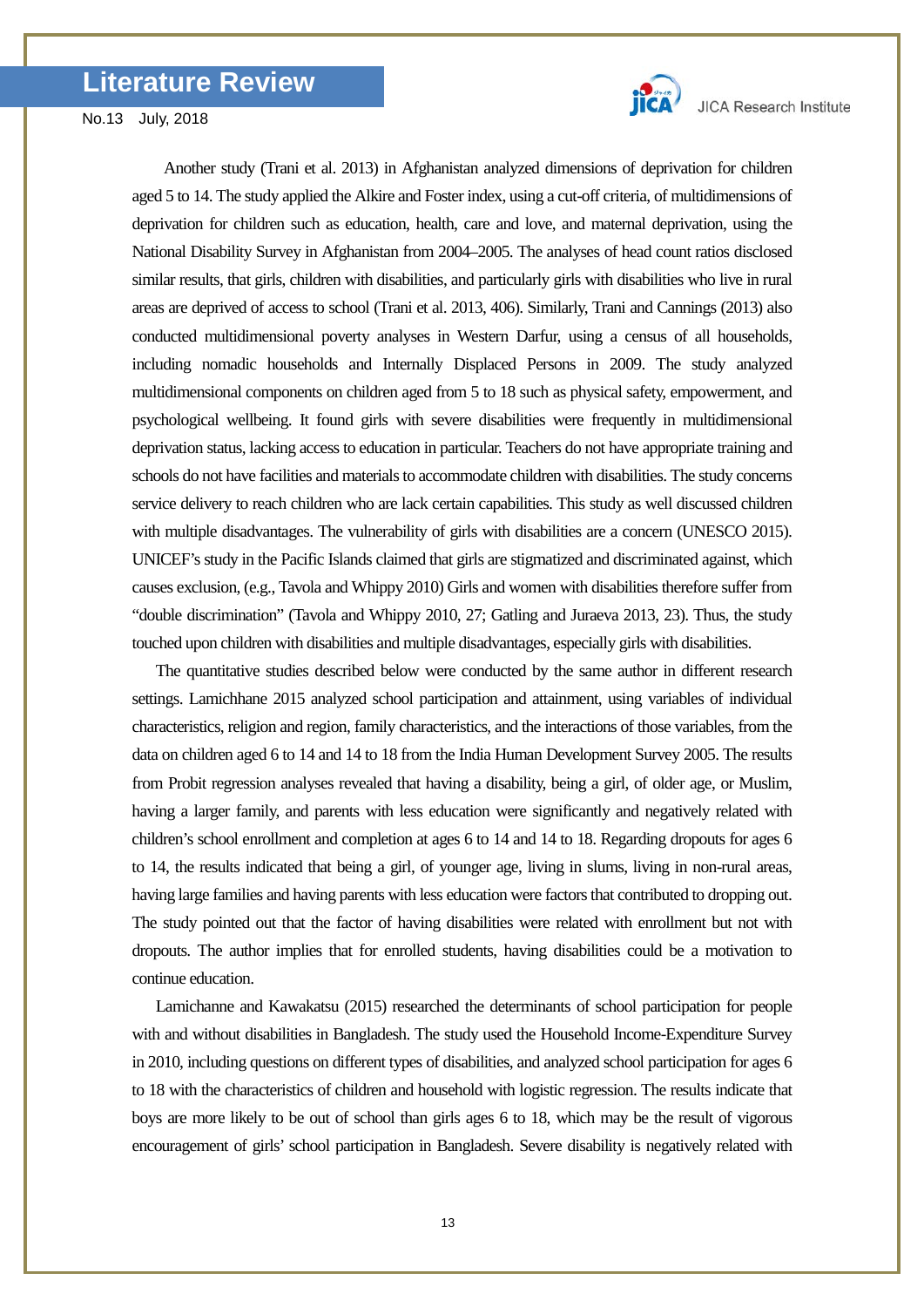

school participation. A male household head has positive effect on school participation. The education level of household head has a positive relation with school participation. The wealth indicator is positively related with school participation. Other explanatory variables, such as older age and large families, have a negative effect on school participation. The study concludes that children with disabilities and in poor households could improve their rates of school attendance through conditional cash transfers as were used to improve girls' participation in school.

Lamichhane and Tsujimoto (2017) researched the effect of universal primary education policy (UPE) on educational attainment for people with disabilities in comparison with people without disabilities in Uganda, using the Ugandan Demographic and Health Survey from 2006 to 2011. The study analyzed the relationship of UPE, gender, household characteristics with years of schooling, enrollment rate, and completion rate, in respective models. The results of these ordinary least square and logistic regressions were that UPE had significantly positive relations with girls' years of schooling, school enrollment, and completion rates. However, it still remained that boys surpassed girls in school enrollment rates. On the other hand, the study could not identify the UPE effect on people with disabilities although the gap between people with and without disabilities existed despite UPE policy. Disabilities had a negative relationship with years of schooling and primary school completion. The authors argue that lack of parental investment in education for children with disabilities as well as institutional barriers to education may be factors contributing to the lack of improvement in their access to education.

# *Poverty[18](#page-13-0)*

-

A number of studies determined that poverty has been a significant factor in school enrollment for decades. Literature at the macro analysis point out the negative relationship between poverty and school enrollment; the higher the poverty level, the lower the school enrollment. At the household level, studies indicate similar findings in various economic circumstances. Becker (1994) developed a household production framework. He indicated that the family decision to send children to school was based on the theory that the family as an economic actor would utilize their resources at maximum capacity. The family is the decision maker regarding what kinds of activities children will undertake, considering the families' current and future needs.

In a classic study, Chernichovsky (1985) analyzed the schooling status of children ages 7 to 18, including attainment and hours of being in school, and roles in families and household wealth with survey data from rural Botswana in 1974. It indicated positive correlations between income levels and school enrollment. In the analysis of ordinary least square, a households' assets, such as the value of cattle, showed strongly significant associations with children's school status, in addition to parental education levels. It also indicated trade-off effects between the number of siblings and schooling status. Some

<span id="page-13-0"></span><sup>&</sup>lt;sup>18</sup> 'Poverty' defines not only income levels, but forms from income levels. It includes multiple disadvantages caused by low income levels as well as economically excluded groups.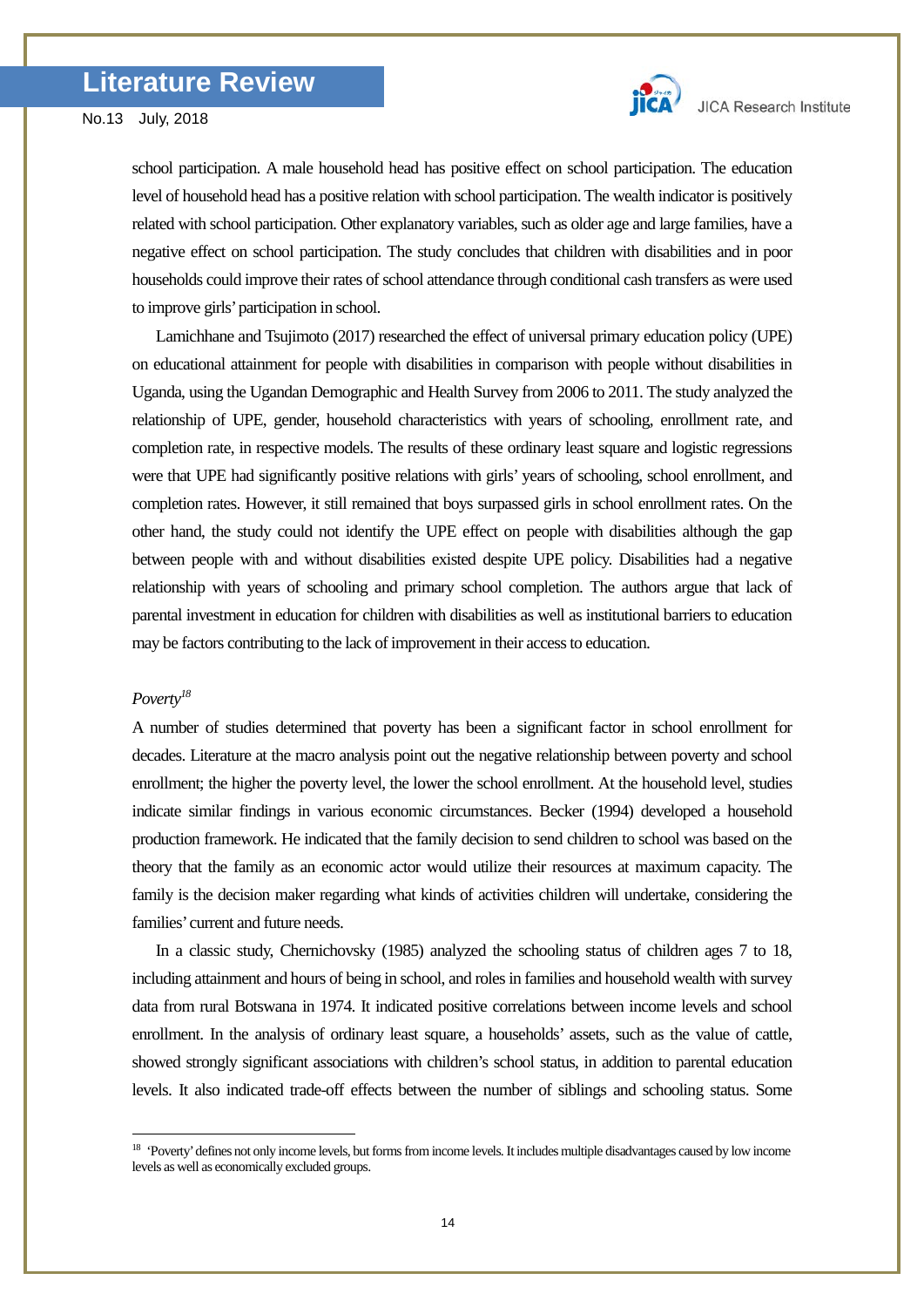

children were sent to work in order to keep large farms in substitution for other siblings' schooling. A significant finding of this study was the indication of trading off among siblings in poor households. Use of household assets as indicators, instead of income level, has been applied in various studies (e.g., Filmer and Pritchett 2001, estimating wealth effect) in order to analyze the determinants for school enrollment. The results of the study concluded that an affluent child is 31% more likely to be enrolled in school than a child in poverty in India (Filmer and Pritchett 2001, 128).

A recent study in the Philippines (Albert et al. 2012) analyzed the situations of out-of-school children collected through various national data sources in 2008–2009. The data revealed that 10% of primary school aged children and 40% of secondary school aged children were out-of-school, including children who were supposed to be in different levels of education such as in pre-primary, post-primary and non-formal schools (27). The analyses of determinants on out-of-school children, using logistic regression separately for primary school level, indicated that household poverty level, pre-school aged children, a larger pupil-teacher ratio, being boys, mothers with less education, children with many siblings, fand emale household heads were significantly related to the presence of out-of-school children, holding other characteristics of children, household, and school constant. At the secondary school level, residing in rural areas and working in addition to the same variables above mentioned were significantly related with being out-of-school. Remarks were that the pupil-teacher ratio was more sensitive for primary school aged children, and working children were seven times more likely to be out-of-school children than not-working children.

# *Child Labor*[19](#page-14-0)

-

Although the percentages are varied, many out-of-school children work outside and inside their homes.<sup>20</sup> Worldwide, 15% of children ages 5 to 14, some types of work<sup>21</sup> (UNICEF 2014b, 83). The majority of those children<sup>22</sup> are also enrolled in school (UNICEF 2014b). For a few decades, the studies on child labor and their schooling identified child labor as a fundamental "push factor" for dropping out of school and school as a "pull factor" for children who were out-of-school (e.g., Bequele and Boyden 1988;

<span id="page-14-0"></span><sup>&</sup>lt;sup>19</sup> The International Labour Organization defines child labor as children whose work damages their childhood, capabilities, dignity, and physical and psychological growth. However, when referencing child labor or children's work, this section is not limited to that definition.

<span id="page-14-1"></span><sup>&</sup>lt;sup>20</sup> Among out-of-school children, 48% of them in Bangladesh are working, 23% in Cambodia, 37% in Ethiopia, and 21% in Mexico (UNICEF 2015, 67).

<span id="page-14-2"></span><sup>&</sup>lt;sup>21</sup> Data to estimate the number of child laborers is from MICS, DHS, and other national surveys. The definition of child labor for this number is the "percentage of children 5–14 years old involved in child labour at the time of the survey. A child is considered to be involved in child labour under the following conditions: (a) children 5–11 years old who, during the reference week, did at least one hour of economic activity or at least 28 hours of household chores, or (b) children 12–14 years old who, during the reference week, did at least 14 hours of economic activity or at least 28 hours of household chores." (UNICEF 2014b, 83).

<span id="page-14-3"></span> $^{22}$  According to Understanding of Child Work (ILO-UNICEF-The World Bank, 2017, 21), 3.9% of children ages 5 to 14 are working and about 3.7% are both working and going to school in Mexico in 2015. As for children ages 15 to 17 ages, 22.9 % of them are working and about 13% are both working and going to school in Mexico in 2015.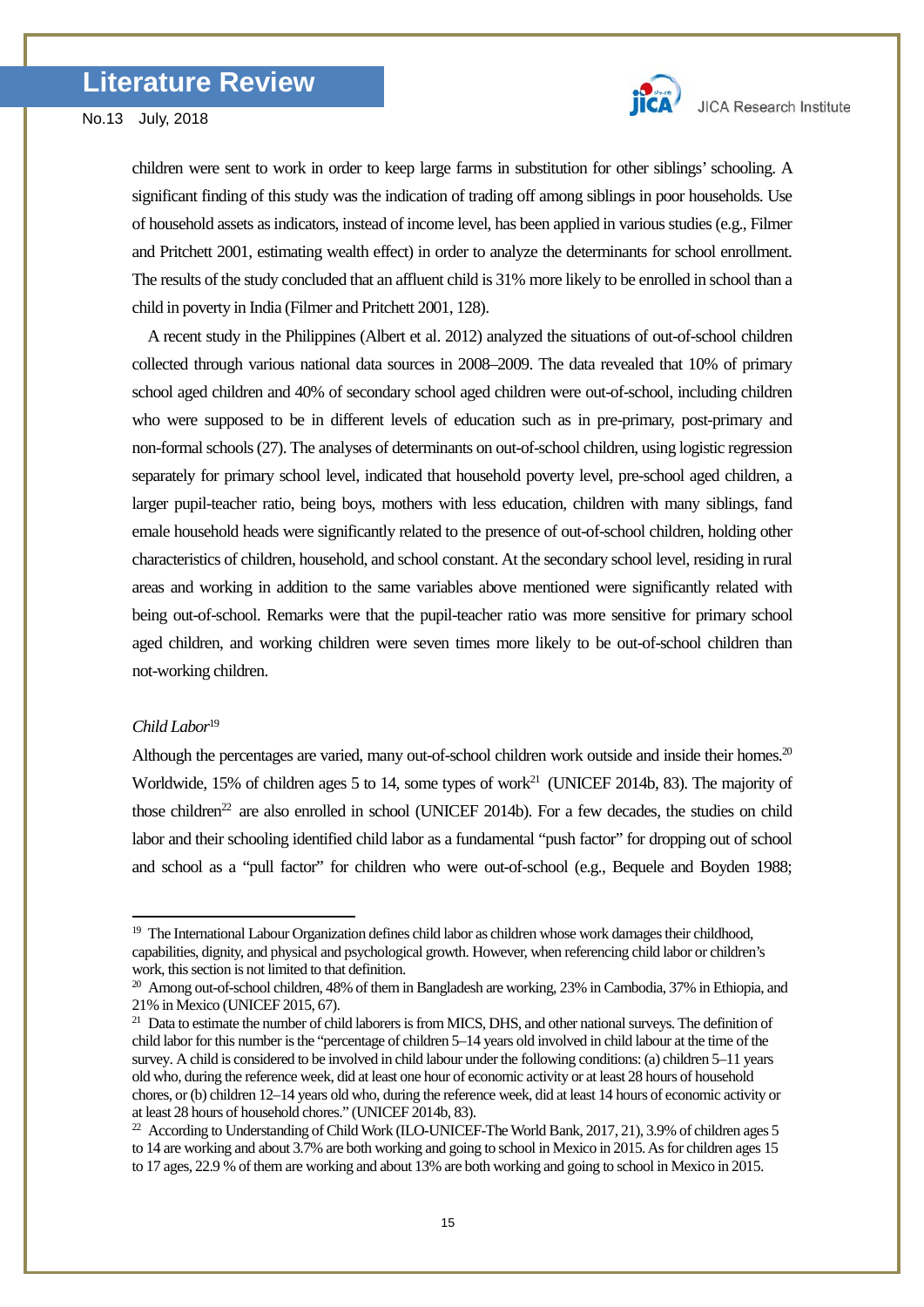

Coulombe and Canagaajah 1999). For example, Ray and Lancaster (2003) analyzed ILO's data from seven countries<sup>23</sup> and indicate that child labor from ages 12 to 14 is detrimental to children's learning, and they eventually drop out from school. Akabayashi and Psachalooulos (1999) indicated a trade-off relationship between children's work and school attainment and achievement. The study found that long working hours was negatively related with reading and mathematical skills. In general, children's work hindered school attendance by making it difficult to attend to school or concentrate in class. Children who feel left behind are at risk of leaving from school. Children's work is also related to fatigue and absenteeism which lead to drop outs (UNICEF 2015).

While Guarcello et al. (2008) also support the general idea of children's work as a "push" factor from school, it implies more complicated insights into the relationship between child labor and their schooling. Guarcello et al. (2008) indicated that school children in 60 countries who work had 10 to 30% school attendance disadvantage in 56 countries. As opposed to expectations, working children had slightly higher school attendance rates s in seven countries and neutral results in five countries (2). Such differences in cross-country analysis could be influenced by variations in the type and degree of intensity of their work, and various school factors in the nations. This could imply that effective educational policy could accommodate children who both work and attend school.

 In a similar manner, some studies indicate that child labor is not considered to be a direct factor in being out-of-school, but school factors could be a "push" factor for children with work. Ilon and Mook (1991) analyzed the work and schooling of children ages 6 to 14 in Peru. The study indicated that children in rural areas had higher opportunity cost because of inconvenient access to school, lower quality education, lower household incomes, and less educated parents. Moreover, rural environments were less likely to provide educational exposures. Levison (1991) also found a negative relationship between the working hours of 10- to 14-year-olds and houses with public services in Brazil. When access to public services, such as physical infrastructure and household welfare, were fewer, working hours for children became longer. Although the results claimed that the lack of public facilities, such as schools, were strongly related to child labor, the lack of services for basic human needs was also a significant contribution for working. Local demand for labor-intensive force also affected child labor and rates of being out-of-school (ILO-UNICEF-World Bank 2017).

#### *Gender inequality*

-

Gender equity in the education system has been set as a goal of MDGs and Sustainable Development Goals (SDGs), because the gender gap in school enrollment has been a global issue for decades. UNICEF (2015) is concerned that 53% of out-of-school children at primary school age are girls<sup>24</sup> and that those in

<span id="page-15-0"></span> $^{23}$  Data was collected by the ILO's "Statistical Information and Monitoring Programme on Child Labour" (SIMPOC).

<span id="page-15-1"></span> $24$  Gender equality in education means that boys and girls have equal access to quality education. Some countries such as Mongolia have more girls enrolling in schools than boys.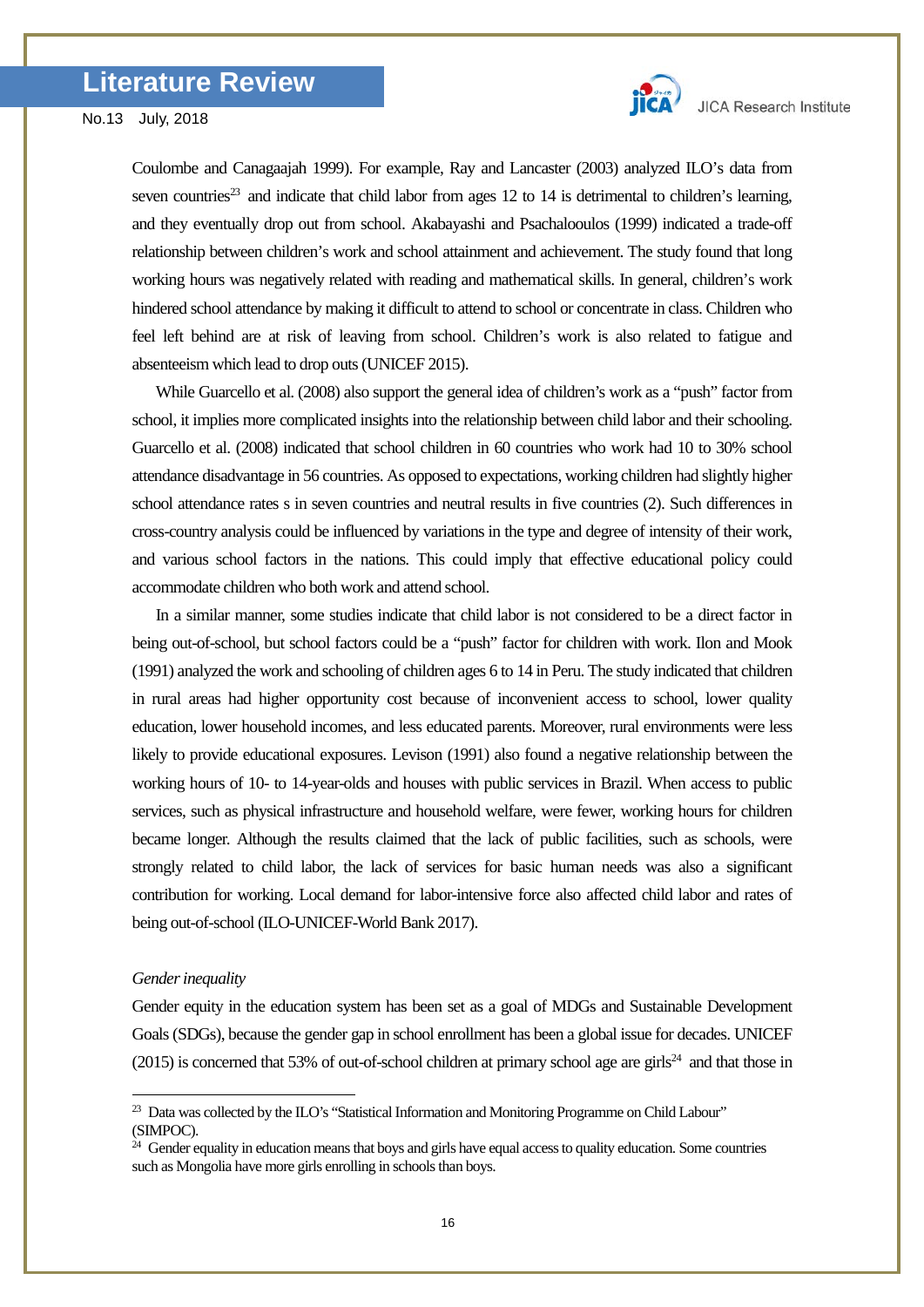

school are more likely not to finish primary school (56). Among out-of-school boys and girls, girls are unlikely ever to have enrolled in primary schools while boys have some schooling experience (UNICEF 2015; UNESCO 2014). Girls face even more difficulties when they enter lower secondary schools at the ages of puberty, and their enrollment becomes even harder at upper secondary ages (UNICEF 2015).

From 1999 to 2011, UNESCO disclosed that there was a slight improvement from 57% to 63% in gender parity of primary education level (UNICEF 2015, 56). Among 161 countries, 30% of them had difficulties of reaching gender parity by 2015; 15% of them found parity hard to reach and 7% found it very hard to reach the targets (UNICEF 2015, 56). Among those countries, more than half of all out-of-school girls at primary school ages resided in the Sub-Saharan area (UNICEF 2015, 57).

Preceding studies argue the importance of girls' education for several reasons. First, more educated girls could break vicious cycles of poverty and its consequences (UNESCO 2003). Girls with an education are more likely to delay marriages, to be healthy, to keep healthy families (Gakidou et al. 2010), to provide children with educational opportunities, and to learn knowledge and skills related to economic activities (Psacharopoulos and Patrinos 2002; UNESCO 2003). Once girls enter school, they tend learn better than boys (Yuki and Kameyama 2013; Maeda 2012).

The factors leading to the "push out" effect from schools include issues of safety attending school (Stromquist 2014), no installation of separated toilets, no female teachers, inflexible non-formal education opportunities, and a biased curriculum and learning process (UNICEF 2015). The factors of "pull" out of schools are combined factors of poverty and gender, early marriage and female genital mutilation/cutting (FGM/C), child labor, girls of a minor ethnicity and girls living in remote areas combined with poverty and girls with only one or no parents (UNICEF 2015), girls with disabilities and girls in CAFS (Stromquist 2014). Those factors are rooted in poverty and further in cultural norms, which could be multiplied in fragile circumstances. For example, as much as 40% of women ages 20 to 49 were married as children in the poorest quintile whereas only 16% of those were from the wealthiest quintile (UNICEF 2015, 60). Parents sometimes consider child marriage to be a way to protect girls from premarital relationship or pregnancy before marriage (UNICEF 2015). There are additional difficulties for girls; for instance, girls who are menstruating are not allowed to go outside in Indian cultures. Monthly absence from school pushes girls behind in learning (UNICEF 2015). Gender issues in education appear to be tangled with cultural norms and beliefs, which makes it difficult to gender equity.

It is crucial to argue about "hidden curriculum" at schools to uncover and lessen biased cultural and social norms of gender. "Hidden curriculum" needs to stop recycling traditional gender biases regarding the division of work and to change parental perceptions. There needs to be comprehensive interventions in households' circumstances impacting girls' non-enrollment in school, parental unappreciation to education and traditional values, customs regarding child marriages, and even including poverty, conflict and regional inequality which worsen those factors. Gender equity should include multiple facets such as experiencing in the quality of learning, eliminating discrimination in learning environments, providing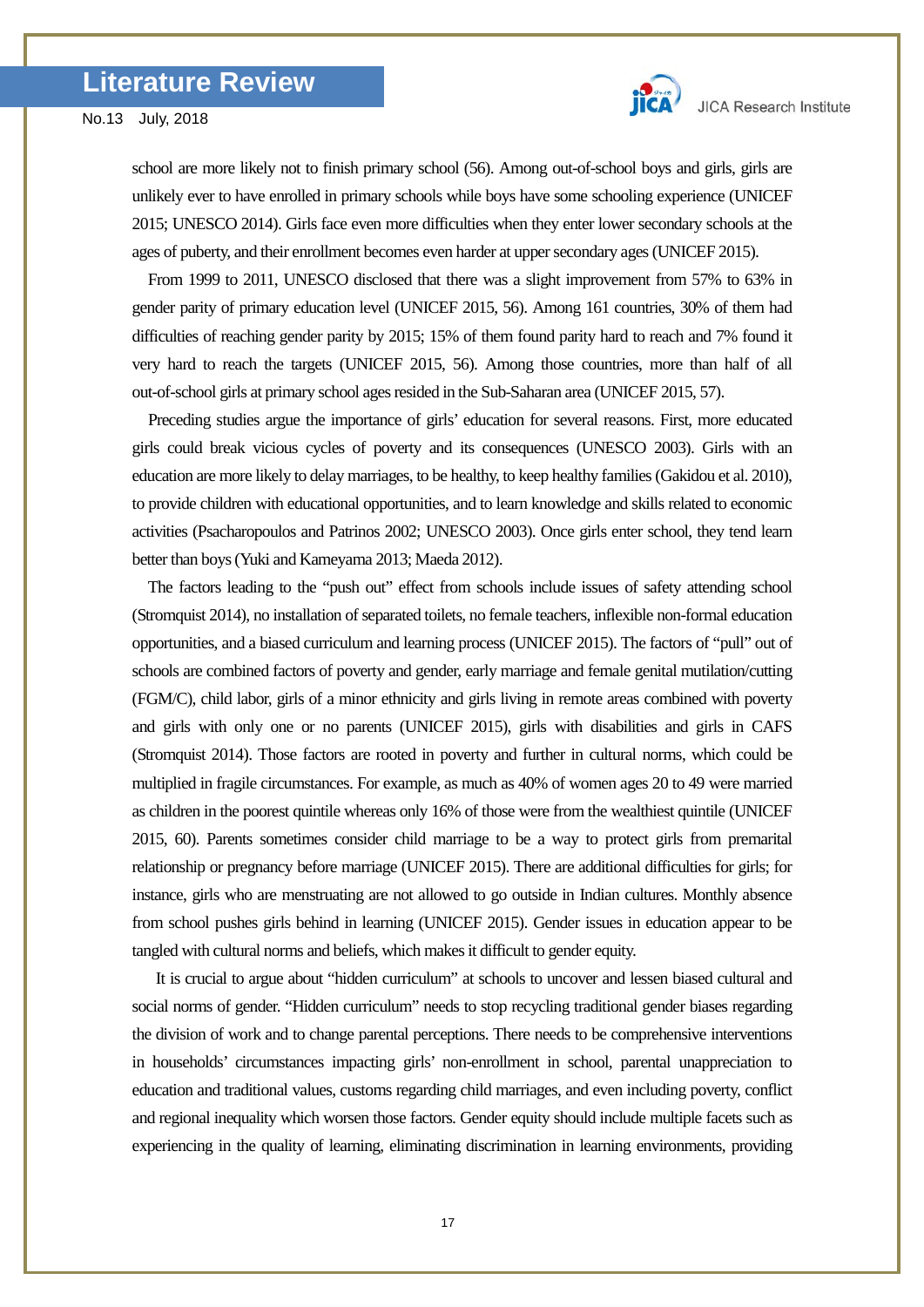appropriate curriculum and learning materials for gender sensitivity beyond countable indicators including access to school and gender parity (Kanno et al. 2012, 30).

# *Conflict affected and fragile countrie[s25](#page-17-0)*(*CAFS*)

Recently, children in CAFS have been increasingly discussed in global communities. Twenty-two percent of all children in the world are living in CAFS (UNICEF 2015, 45). However, a half of all out-of-school children lived in CAFS in 2011, which has increased from 42% in 2008 (UNESCO 2014, 3) and the primary completion rate in these countries is 69%.<sup>[26](#page-17-1)</sup> Global communities are concerned about "a lost generation" in areas impacted by long-term conflict, such as Syria. For example, the net enrollment rate of refugeed children ages 6 to 14 from Syria to Lebanon is only 12% (UNESCO 2015, 49: Watkins 2013, 8). UNESCO argues that it is a challenge for Lebanon as well as global communities.

 The destruction of infrastructure and displacement and disruption of service delivery are identified as barriers to education in conflict-impacted areas (UNICEF 2015; Justino 2014). Infrastructure including houses, communities. and school buildings are affected. Consequently, schools play roles as shelters for people evacuated from their houses and communities. Moreover, schools themselves become targets of fire. Under such circumstances, keeping up a regular curriculum and teaching quality becomes difficult (Dryden-Peterson 2009). In addition, teachers and students become sparse due to evacuations from the communities, and education supplies and examinations are disrupted, all of which are obstacles for keeping educational activities at schools. Additionally, inflexible educational system hinders refugeed children from access to school. It is the case that refugees often do not carry birth certificates or other necessary documents for school enrollment. Moreover, internally displaced children have difficulties when particular groups in terms of language (Timor-Leste), race (South Africa), or ethnicity (Rwanda before 1994) are prioritized and control the areas (UNICEF 2015).

 As for barriers on the demand side of education, poverty, health, returns to education, recruitment of children, and fear are mainly discussed in the research (Justino 2014). Conflicts bring lack of economic activities such as inaccessibility to goods and services and the removal of income generating activities. Moreover, long term conflicts remove the labor force from households due to injuries, death, and recruitment into armed conflict. There is also evidence of adverse effects on health of children in CAFS, such as slow growth rates (e.g., Guerrero-Serdan 2009) and impacts on pregnant women that affected children's health (e.g., Parlow 2012). Consequently, adverse effect on children's growth and nutrition in

-

<span id="page-17-0"></span> $25$  The list of CAFS is varied among major organizations. Classified countries under conflict circumstances is 24 by World Bank, 18 by UNESCO and 31 by Global Partnership for Education

<sup>(</sup>https://www.globalpartnership.org/content/list-gpe-partner-countries-affected-fragility-and-conflict. Accessed February 8, 2018). UNICEF (2015, 46) argues about children surrounded violence related to organized crime, trafficking, drugs and conflicts of gangs in Latin America and the Caribbean countries. Those countries are not included in the list of CAFS. 26 Global partnership for education,

<span id="page-17-1"></span>

https://www.globalpartnership.org/focus-areas/countries-affected-fragility-and-conflict accessed on Feb 8, 2018.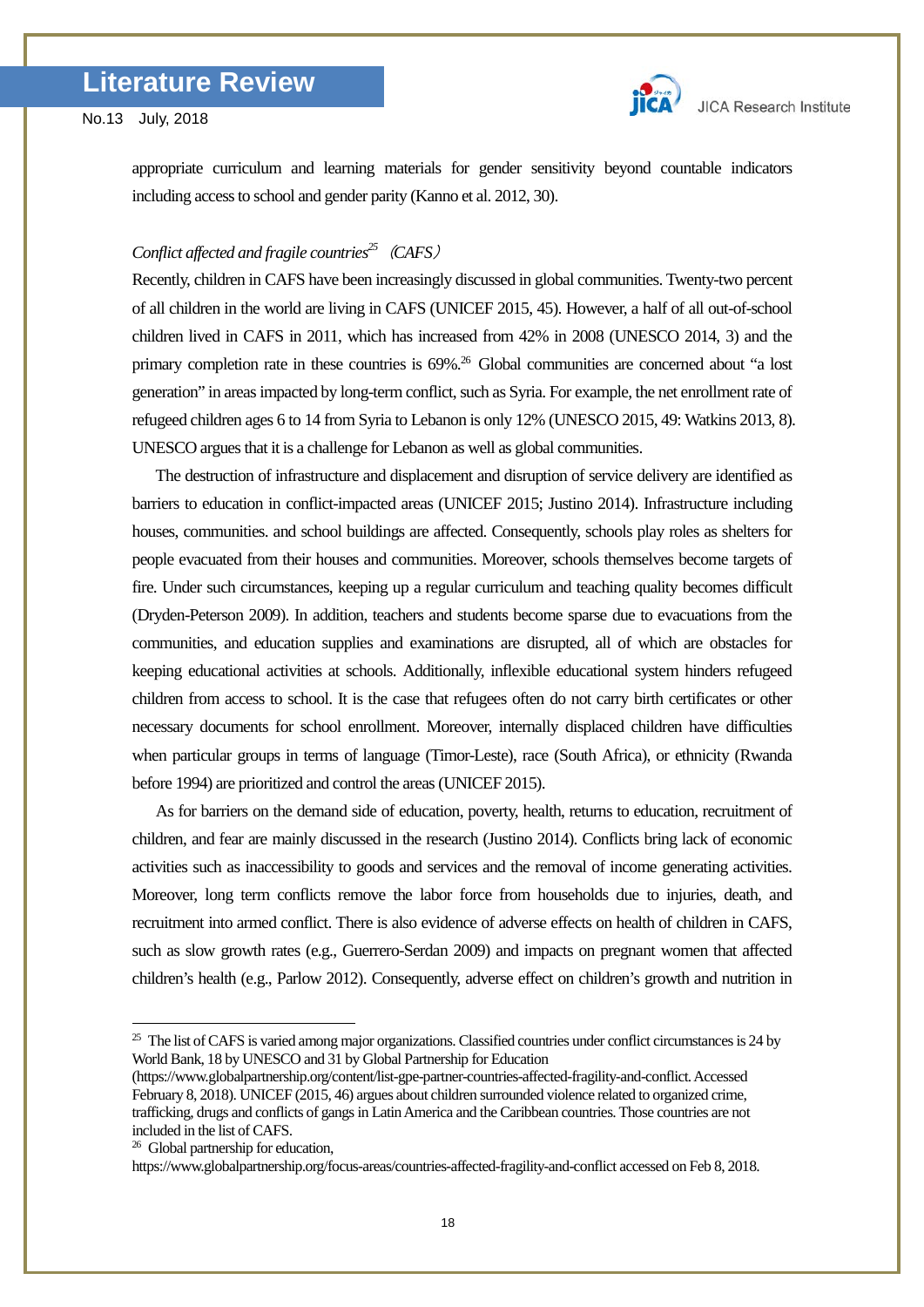general could influence their learning achievement, attendance, and overall performance in school. There are discussions on recruitment to child soldiers and fear of affecting of violence at schools (e.g., Menon and Arganese 2007), and there are also some studies that incentives to education decreases due to devastation to industries (e.g, Chamarbagwala and Morán 2009).

### **Summary**

This paper introduced preceding literature on out-of-school children in general and out-of-school children with disabilities. Access to education has been vigorously studied in academic papers and global communities for decades. However, after mapping that literature, a few issues emerged for further study on out-of-school children and disability. First, challenges in collecting data on invisible children, including issues of underestimation, were argued repeatedly about both out-of-school children in general and out-of-school children with disability in particular. Even though a recent initiative led by UNICEF set the definition, the organization still faces difficulties in collecting the worldwide comparable data for out-of-school children with disability due to questions about how to define disabilities.

Second, partly due to lack of reliable data, few studies on factors for out-of-school children with disability exist, are analyzed by the same researchers, and are considerably fewer than other characteristics of children such as children in poverty and child labor. Several studies pointed out that disability is the strongest factor for not enrolling in school, while some argue that disability is not a direct factor. Consequently, it is necessary to uncover critical factors on enrollment of children with disabilities and accumulate enough evidence to build a foundation for policy dialogue for improving access to education for children with disabilities.

Third, discrimination and biases, which are pointed out to be important factors for disability, are not included in the empirical analyses for out-of-school children with disabilities. Studies on school participation including the factors of discrimination and biases could deepen analyses on psychological access or "silent exclusion" beyond physical access to school. Analysis on stakeholders' perceptions could be potential for identifying further mechanisms and approaches.

Lastly, children with multiple disadvantages were also rarely studied. As studies on them were found to focus mainly on gender issues, other issues facing this population need attention from global communities in order to fulfill the last gap in the global goal. Exploring such studies and identifying factors could break through conventional approaches for mainstream disadvantaged children and improve to the next stage for including the most excluded children.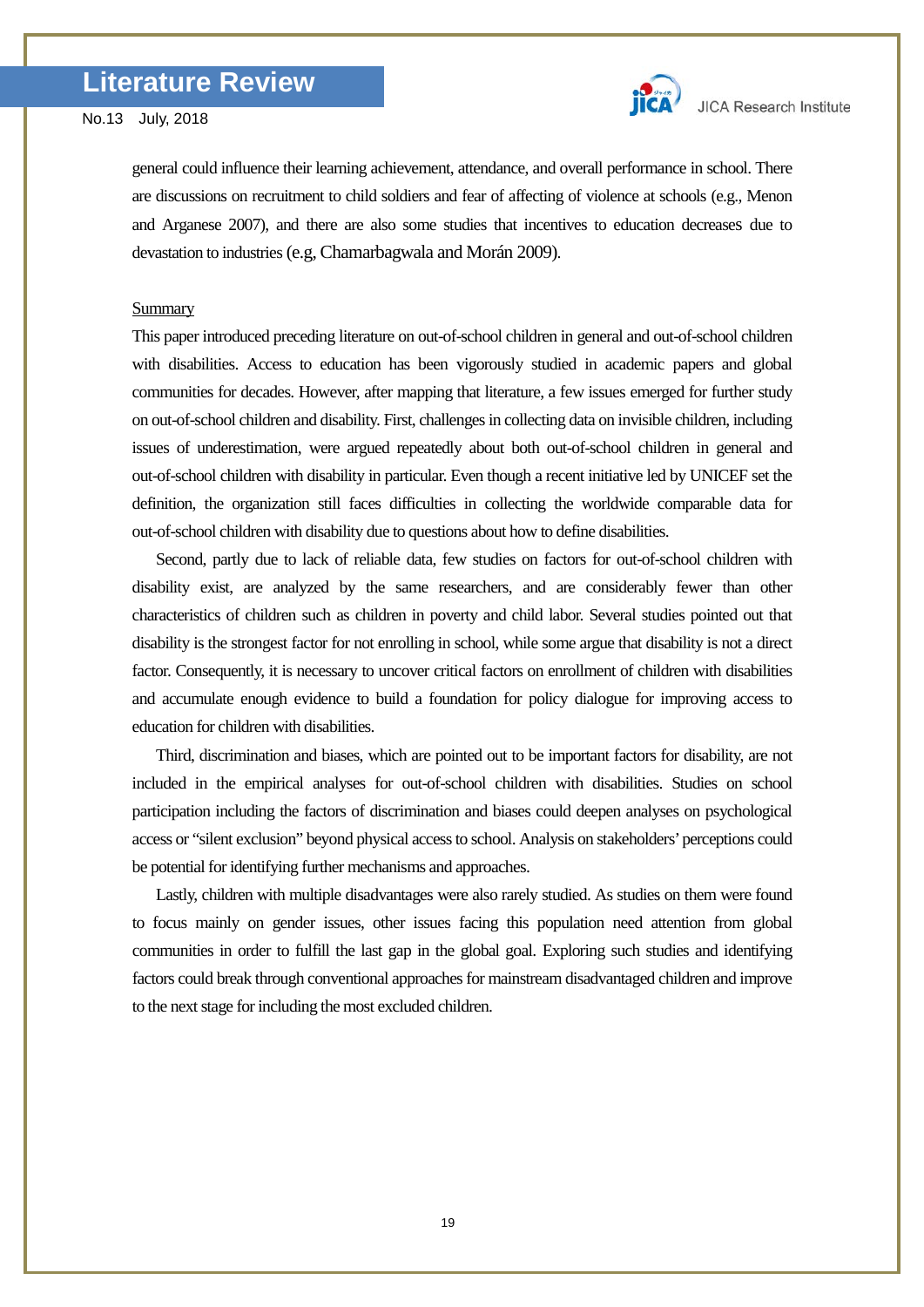

#### **References**

- Akabayashi, Hideo, and George Psacharopoulos. 1999. "The Trade-off between Child Labour and Human Capital Formation: A Tanzanian Case Study." *Journal of Development Studies* 35 (5): 120-40. https://doi.org/10.1080/00220389908422594.
- Akyeampong, Kwame, Jerome Djangmah, Abena Oduro, Alhassan Seidu, and Frances Hunt. 2007. "Access to Basic Education in Ghana: The Evidence and the Issue." Country Analytic Report. Brighton, UK: Consortium for Research on Educational Access, Transitions and Equity.
- Albert, Jose Ramon G., Francis Mark A. Quimba, E. Ramos, Andre Philippe, and Jocelyn P. Plmeda. 2012. "Profile of Out-of-School Children in the Philippines." Philippine Institute for Development Studies No.2012-01. Discussion Paper Series.
- Bakhshi, Parul, Jean-Luc Dubois, and Jean-François Trani. 2004. "Enhancing Security and Social Sustainability, Strengthening Capabilities: The Case of Persons with Disability in Afghanistan." In 4th International Conference on the Capability Approach "Enhancing Human Security" 5-7 September 2004, University of Pavia, Italy.
- Barro, Robert J. 1991. "Economic Growth in a Cross Section of Countries." *The Quarterly Journal of Economics* 106 (2): 407-43. https://doi.org/10.2307/2937943.
- Becker, Gary. 1975. "Front Matter, Human Capital: A Theoretical and Empirical Analysis." In *Human Capital. A Theoretical and Empirical Analysis*. Second Edition, edited by Gary S Becker, 1-22. National Bureau Economic Research, New York.
- Becker, Gary. 1994. "Human Capital Revisited" In *Human Capital: A Theoretical and Empirical Analysis, with Special Reference to Education*. Third Edition, edited by Gary S. Becker, 15-28. National Bureau Economic Research, New York. Bequele, A. and J. Boyden. 1988. "Working Children: Current Trends and Policy Responses." *International Labor Review*127 (2): 153-171.
- Bines, Hazel, and Philippa Lei. 2011. "Learner-Centred Education in Developing Country Contexts: From Solution to Problem?" *International Journal of Educational Development* 31 (5): 419-26. https://doi.org/10.1016/j.ijedudev.2011.04.009.
- Blaug, Mark. 1976. "The Empirical Status of Human Capital Theory: A Slightly Jaundiced Survey." *Journal of Economic Literature* 14 (3): 827-55. https://doi.org/10.2307/2722630.
- Carr-Hill, Roy. 2012. "Finding and Then Counting out-of-School Children." *Compare: A Journal of Comparative and International Education* 42 (2): 187-212.

https://doi.org/10.1080/03057925.2012.652806.

Chamarbagwala, Rubiana, and Hilcías E. Morán. 2008. "The Human Capital Consequences of Civil War: Evidence from Guatemala." *HiCN Working Paper*. 59. Brighton, UK.

https://doi.org/http://www.hicn.org/wordpress/wp-content/uploads/2012/06/wp59.pdf.

Chernichovsky, Dov. 1985. "Socioeconomic and Demographic Aspects of School Enrollment and Attendance in Rural Botswana." *Economic Development and Cultural Change* 33 (2): 319-32.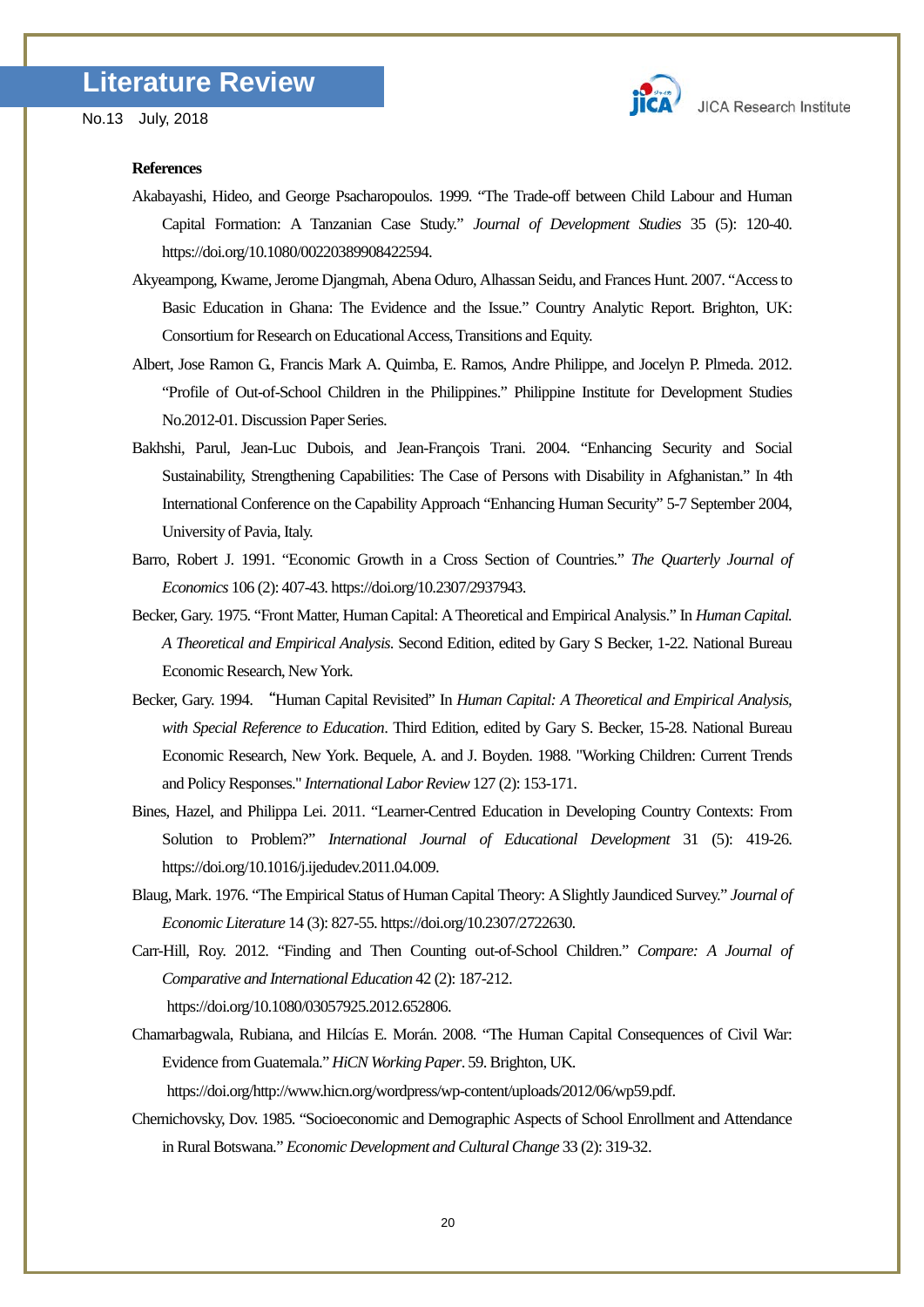



- Chimonbo, Joseph. 2015. "Issues in Basic Education in Developing Countries: An Exploration of Policy Options for Improved Delivery." *Journal of International Cooperation in Education* 8 (1): 129-52.
- Cochrane, Susan. H. 1986. "The Effects of Education on Fertility and Mortality." *Discussion Paper: Education and Training Series EDT 26*. Washington, DC.
- Coulombe, Harold, and Sudharshan Canagarajah. 1999. "Child Labor and Schooling in Ghana." *World Bank Economic and Sector Work (ESW)*. Washington DC. https://doi.org/10.1596/1813-9450-1844.
- Cutler, David M, and Adriana Lleras-Muney. 2006. "Education and Health: Evaluating Theories and Evidence." *National Poverty Center Working Paper Series #06-19*. https://doi.org/10.3386/w12352.
- Dryden-peterson, Sarah. 2009. "Barriers to Accessing Primary Education in Conflict-Affected Fragile States Final Report." Save the Children London.
- FHI360. 2009. "Pupil Performance and Age: A Study of Promotion, Repetition, and Dropout Rates among Pupils in Four Age Groups in 35 Developing Countries." *EPDC Working Paper No. EPDC-09-02*. Washington, DC.
- Filmer, Deon. 1998. "Educational Enrollment and Attainment in India : Household Wealth, Gender, Village, and State Effects Educational Enrollment and Attainment in India" World Bank. Washington, DC.
- Filmer, Deon. 2008. "Disability, Poverty, and Schooling in Developing Countries: Results from 14 Household Surveys." *World Bank Economic Review* 22 (1): 141-63. https://doi.org/10.1093/wber/lhm021.
- Filmer, Deon. 2005. "Disability, Poverty and Schooling in Developing Countries: Results from 11 Household Surveys." *World Bank Policy Research Working Paper 3794*. Washington, DC.
- Filmer, Deon, and Lant H Pritchett. 2001. "Estimating Wealth Effects Without Expenditure Data or Tears." *Demography* 38 (1): 115-32. https://doi.org/10.1353/dem.2001.0003.
- Fleisch, Brahm, Jennifer Shindler, and Helen Perry. 2012. "Who Is out of School? Evidence from the Statistics South Africa Community Survey." *International Journal of Educational Development* 32 (4): 529-36. https://doi.org/10.1016/j.ijedudev.2010.05.002.
- Gakidou, Emmanuela. 2014. "Teaching and Learning: Achieving Quality for All." *Background Paper Prepared for the Education for All Global Monitoring Report 2013/4*.
- Gatling, Benjamin and Manzura Juraeva. 2013. "Tradition, Stigma, and Inclusion: overcoming obstacles to educational access in Tajikistan." In *Learning to See Invisible Children: Inclusion of Children with Disabilities in Central Asia*, edited by Martyn Rouse and Kate Lapham., 21–34. Central European University Press. Budapest, Hungary.
- Guerrero-Serdán, Gabriela. 2009. "The Effects of the War in Iraq on Nutrition and Health: An Analysis Using Anthropometric Outcomes of Children." *HiCN Working Paper 55*. Brighton, UK.
- Hakielimu. 2008. "Do Children with Disabilities Have Equal Access to Education?" Hakielimu. Dar es Salaam, Tanzania.
- Hanushek, Eric, A., and Ludger. Wößmann. 2010. "Education and Economic Growth." In *International Encyclopedia of Education*, edited by Penelope Peterson, Eva Baker, Barry Mcgaw, and E A Hanushek,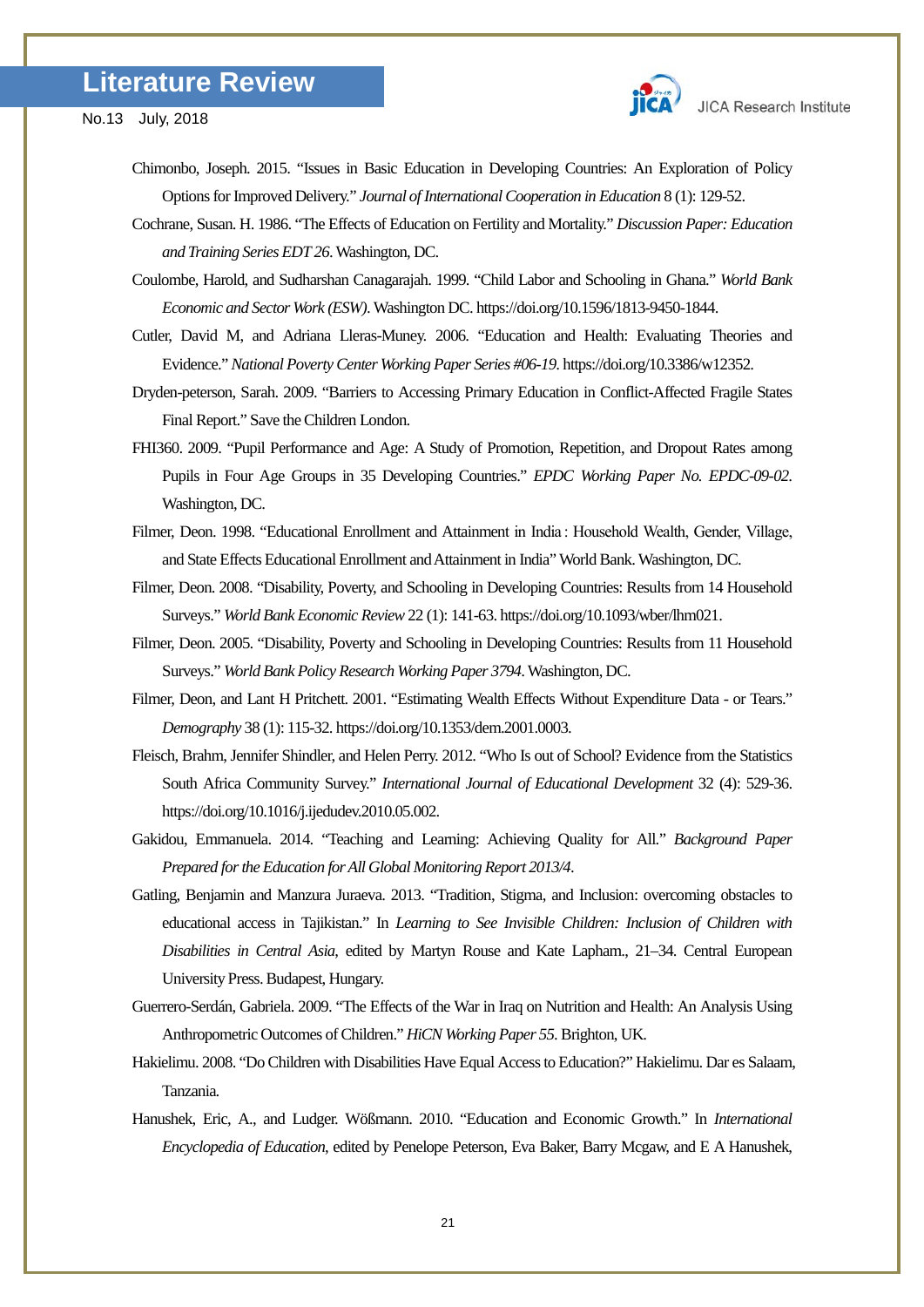

2:245-52. Elsevier. Oxford.

- Hunt, Frances. 2008. "Dropping out from School: A Cross Country Review of Literature." *Create Pathways to Access*. *Research Monograph No 16.* Consortium for Research on Educational Access, Transitions and Equity.
- ILO, UNICEF, and The World Bank. 2017. "Understanding Trends in Child Labour A Joint ILO-UNICEF-The World Bank Report." Roma, Italy.
- Jamison, Dean T., and Peter R. Moock. 1984. "Farmer Education and Farm Efficiency in Nepal: The Role of Schooling, Extension Services, and Cognitive Skills." *World Development* 12 (1): 67-86. https://doi.org/10.1016/0305-750X(84)90036-6.
- Justino, Patricia. 2015. "Out-of-School Children Initiative: Barriers To Education in Conflict-Affected Countries and Policy Opportunities." *Background Paper for Fixing the Broken Promise of Education for All*. Montreal, Canada.
- Kanno, Koto, Chizuko Nagaoka and Mikiko Nishimura. 2012. "Jenda to kokusaikyouiku kaihatu no rekishiteki hensen to chouryu" In *Jenda to kokusaikyouiku kokusaikyouiku kaihatu* ["Gender and Historical Transition and Trends of International Cooperation in Education Development" In *Gender and International Cooperation in Education Development*], edited by Kanno, Koto, Mikoko Nishimura and Chizuko Nagaoka, 18-45. Tokyo: Fukumura Publisher.
- Kit, Irene. 2012. "Finishing School. A Right for Children's Development: A Joint Effort. Executive Summary. Latin America and the Caribbean." *Global Initiative on Out-of-School Children*. Ancon, Panama: UNICEF Regional Office for Latin America and the Caribbean.
- Lamichhane, Kamal, and Yasuyuki Sawada. 2013. "Disability and Returns to Education in a Developing Country." *Economics of Education Review*37: 85-94. https://doi.org/10.1016/j.econedurev.2013.08.007.
- Lamichhane, Kamal. 2015. "Disability and Determinants of Education: A Case from India" In *Disability, Education and Employment in Developing Countries: From Charity to Investment*, 190-211.Cambridge. Cambridge University Press.
- Lamichhane, Kamal, and Yoshito Kawakatsu. 2015. "Disability and Determinants of Schooling: A Case from Bangladesh." *International Journal of Educational Development* 40: 98-105. https://doi.org/10.1016/j.ijedudev.2014.11.001.
- Lamichhane, Kamal, and Takahiro Tsujimoto. 2017. "Impact of Universal Primary Education Policy on Out of School Children in Uganda." *JICA-RI Working Paper* No. 153. Tokyo, Japan.
- Lehtomäki, Elina, Margaret T. Tuomi, and Magreth Matonya. 2013. "Educational Research from Tanzania 1998-2008 Concerning Persons with Disabilities: What Can We Learn?" *International Journal of Educational Research* 64: 32-39. https://doi.org/10.1016/j.ijer.2013.10.005.
- Levison, Deborah. 1991. "Children's Labor Force Activity and Schooling in Brazil." PhD. Dissertation, The University of Michigan. https://doi.org/10.3102/00346543067001043.
- Lewin, Keith M. 2007. "Improving Access, Equity and Transitions in Education: Creating a Research Agenda."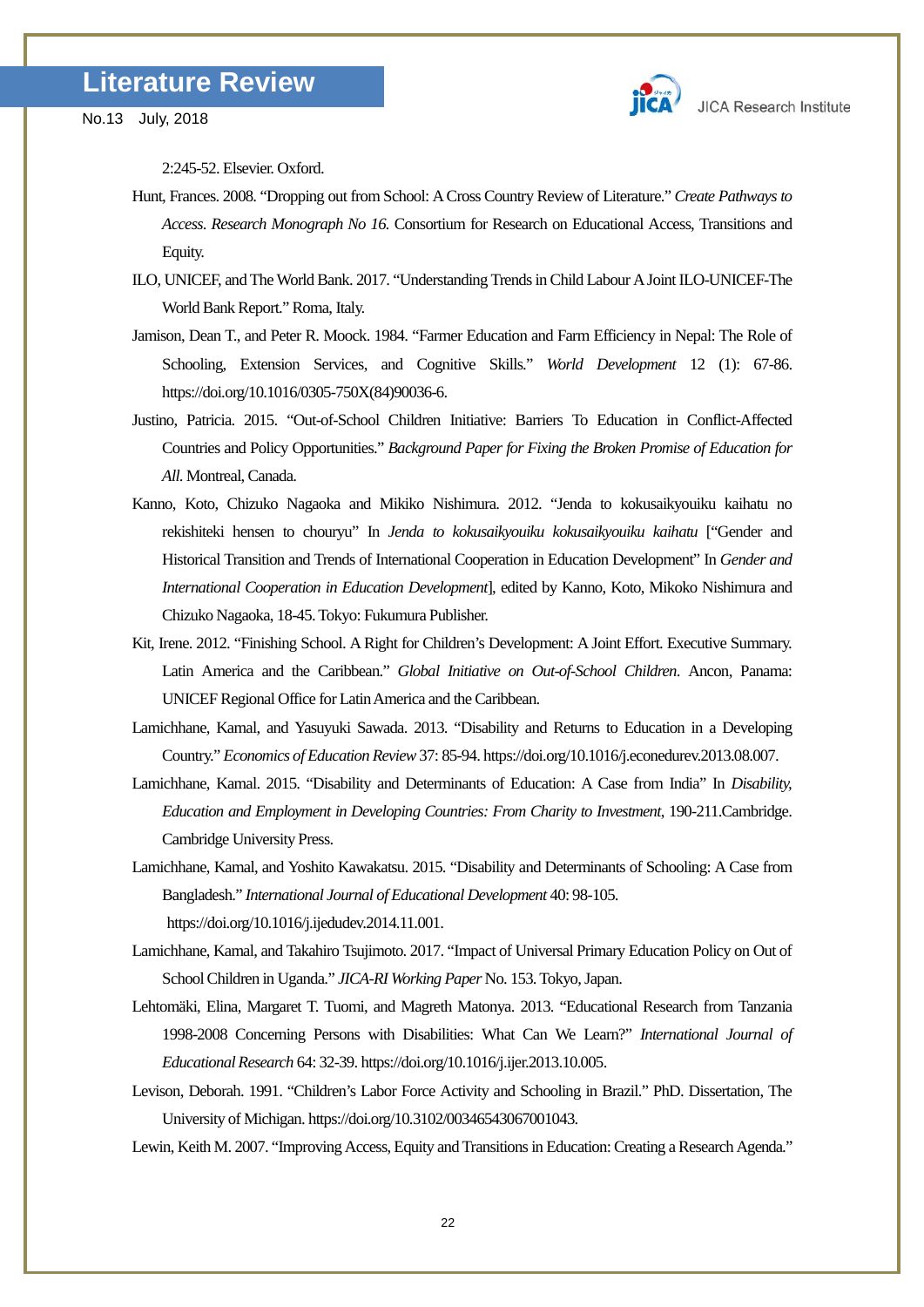

*CREATE Pathways to Access Research Monograph* No.1. Brighton, UK.

- Lewin, Keith M. 2009. "Access to Education in Sub-Saharan Africa: Patterns, Problems and Possibilities." *Comparative Education* 45 (2): 151-74. https://doi.org/10.1080/03050060902920518.
- Lewis, Arthur, W. 1954. "Economic Development with Unlimited Supplies of Labour." *The Manchester School*, XXII (2): 139-91 https://doi.org/10.1111/j.1467-9957.1954.tb00021.x.

Lewis, Maureen A. and Marlaine E. Lockheed. 2006. *Inexcusable Absence.*Washington, DC. World Bank.

- Lorenzo Guarcello, Scott Lyon, and Furio Camillo Rosati. 2008. "Child Labor and Education for All: An Issue Paper." *The Journal of the History of Childhood and Youth* 1: 254-66. https://doi.org/10.1353/hcy.0.0002.
- Maeda, Yoshiko. 2012. "Kagaku kyouiku ni okeru jenda" In *Jenda to kokusaikyouiku kokusaikyouiku kaihatu* ["Gender in Science Education" In *Gender and International Cooperation in Education Development*], edited by Kanno, Koto, Mikoko Nishimura and Chizuko Nagaoka, 160-174. Tokyo: Fukumura Publisher.
- Mankiw, Gregory, N., David Romer, and N. Weil, David. 1992. "A Contribution to the Empirics of Economic Growth." *The Quarterly Journal of Economics* 107 (2): 407-37.
- Menon, Geeta, and Abby Arganese. 2007. *Role of Education and the Demobilization of Child Soldiers- Aspects of an Appropriate Education Program for Child Soldiers*. Care USA. Washington, DC.
- Micklewright, John. 2002. "Social Exclusion and Children: A European View for a Us Debate." *LSE Sticerd Research Paper No. CASE 051*. London. http://sticerd.lse.ac.uk/Case.
- Miles, Susie, and Nidhi Singal. 2008. "The Education for All and Inclusive Education Debate: Conflict, Contradiction or Opportunity?" International Journal of Inclusive Education 14(1): 1-15. Mingat, Alain, and Jee-Peng Tan. 1988. "The Economic Returns to Investment in Project-Related Training: Some Empirical Evidence." *International Review of Education* 34 (2): 225-40.
- Molinas, Jose, R., Ricardo Paes de Baroos, Saavedra Jaime, and Marcelo Giugale. 2010. *Do Our Children Have A Chance?: The 2010 Human Opportunity Report for Latin America and the Caribbean*. World Bank. Washington, DC.
- Motala, Shireen, Veerle Dieltiens, and Yusuf Sayed. 2009. "Physical Access to Schooling in South Africa: Mapping Dropout, Repetition and Age-Grade Progression in Two Districts." *Comparative Education* 45 (2): 251-63. https://doi.org/10.1080/03050060902920948.
- Obanya, Pai. 2010. "Planning and Managing Meaningful Access to Education: The Nigerian Experience." *Department of Education Open Seminar Series: 2010*. University of Sussex.
- Organization for Economic Co-operation and Development (OECD). 2005. *Students with Disabilities, Learning Difficulties and Disadvantages: Statistics and Indicators*. Paris: OECD. https://doi.org/10.1787/9789264009813-en.
- Parlow, Anton. 2012. "Armed Conflict and Children's Health- Exploring New Directions: The Case of Kashmir." *MPRA Paper No. 38033*. Munich, Germany.

Peters, Susan J. 2004. Inclusive Education: An EFA Strategy for All Children. World Bank. Washington, DC. Peters, Susan J. 2009. "Review of Marginalisation of People with Disabilities in Lebanon, Syria and Jordan."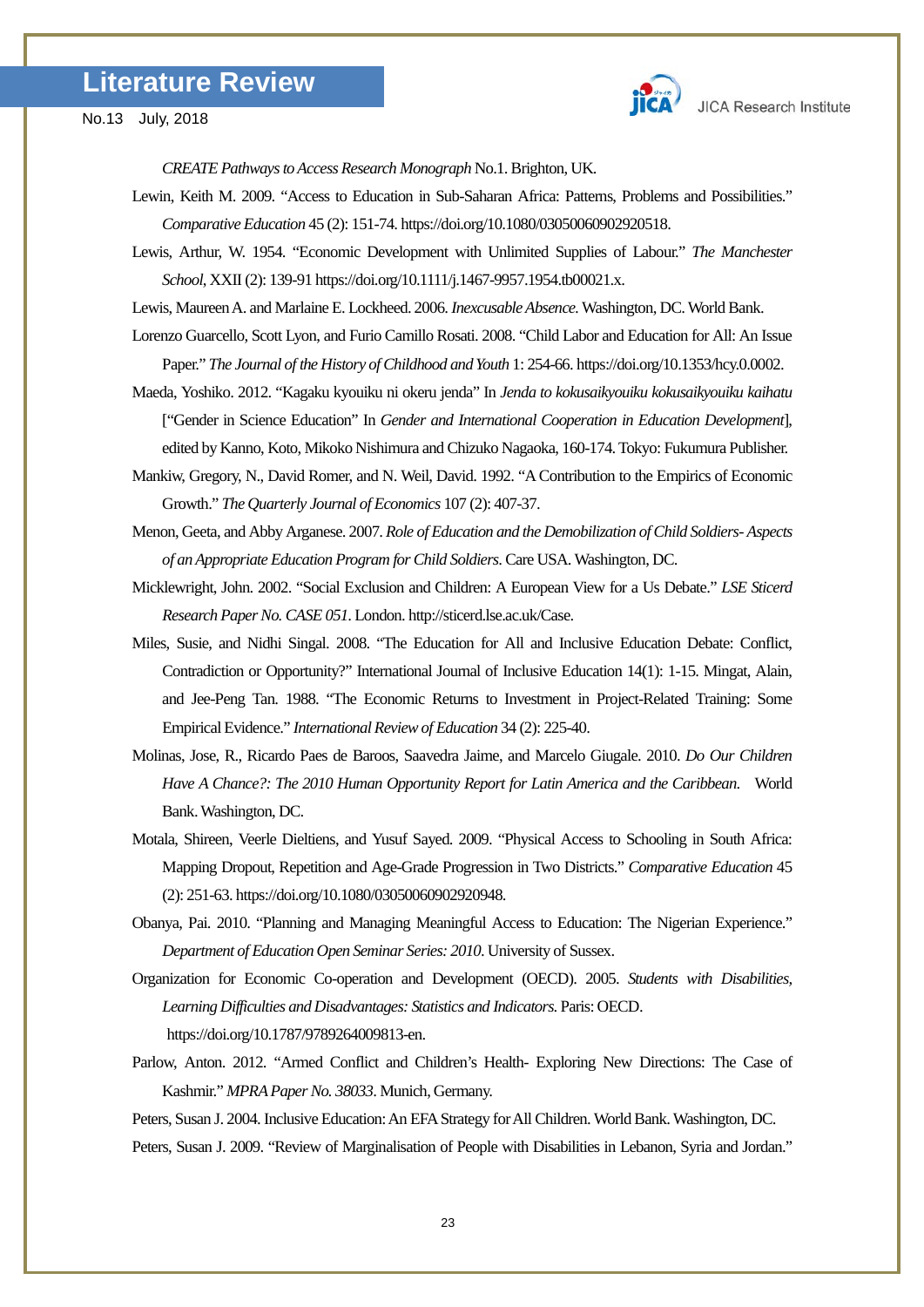

*Background Paper Prepared for The Education for All Global Monitoring Report 2010: Reaching the Marginalized*. UNESCO. Paris, France.

- Plan International. 2013. *Include Us! A Study of Disability Among Plan International's Sponsored Children*. Woking, UK: Plan International.
- Porteus, Kimberley, Glynis Clacherty, Leon Mdiya, Joy Pelo, Kgethi Matsai, Sibusiso Qwabe, and David Donald. 2000. "Out of School Children in South Africa: An Analysis of Causes in a Group of Marginalised, Urban Seven- to 15-Year-Olds." *Support for Learning* 15 (1): 8-12. http://dx.doi.org/10.1111/1467-9604.00135.
- Psacharopoulos, George. 1994. "Returns to Investments in Education: A Global Update." *World Development* 22 (9): 1325-43.
- Psacharopoulos, George, Ana Maria Arriagada, and Eduardo Velez. 1992. "Earnings and Education among Self-Employed Males in Colombia." *Society for Latin American Studies (SLAS)* 11 (1): 69-89.
- Psacharopoulos, George, and Harry Patrinos, A. 2002. "Returns to Investment in Education: A Further Update." *Policy Research Working Paper 2881*. World Bank. Washington DC.
- Psacharopoulos, George, and Maureen Woodhall. 1985. *Education for Development: An Analysis of Investment Choices*. World Bank.Washington, DC.
- Ray, Ranjan, and Geoffrey Lancaster. 2003. "The Impact of Children's Work on Schooling: Multi-Country Evidence." *International Labour Review*144 (2): 189-210. https://doi.org/10.1111/j.1564-913X.2005.tb00565.x.
- Robeyns, Ingrid. 2006. "Three Models of Education: Rights, Capabilities and Human Capital." *Theory and Research in Education* 4 (1): 69-84. https://doi.org/10.1177/1477878506.
- Ross, Catherine E, and Chia-ling Wu. 1995. "The Links Between Education and Health Published." *American Sociological Review* 60 (5): 719-45. https://doi.org/10.2307/2096319.
- Sabates, Ricardo, Altaf Hossain, and Keith M. Lewin. 2013. "School Drop out in Bangladesh: Insights Using Panel Data." *International Journal of Educational Development* 33 (3). https://doi.org/10.1016/j.ijedudev.2012.09.007.
- Sala-i-Martin, Xavier, Gernot Doppelhofer, and Ronald. Miller. 2004. "Determinants of Long-Term Growth: A Bayesian Averaging of Classical Estimates (BACE) Approach." *American Economic Review* 94 (4): 813-35. https://doi.org/10.1257/0002828042002570.
- Sen, Amartya Kumar. 1992. *Inequality Reexamined*. Harvard University Press.Cambridge, Massachusetts.
- Sen, Amartya. Kumar. 1999. *Development as Freedom*. Oxford University Press. Oxford, UK.
- Schultz, Theodore. 1964. "*Transforming Traditional Agriculture.*" *The Economic Journal* 74 (296): 996-99. DOI: 10.2307/2228861
- Schweisfurth, Michele. 2011. "Learner-Centred Education in Developing Country Contexts: From Solution to Problem?" *International Journal of Educational Development* 31 (5): 419-26. https://doi.org/10.1016/j.ijedudev.2011.04.009.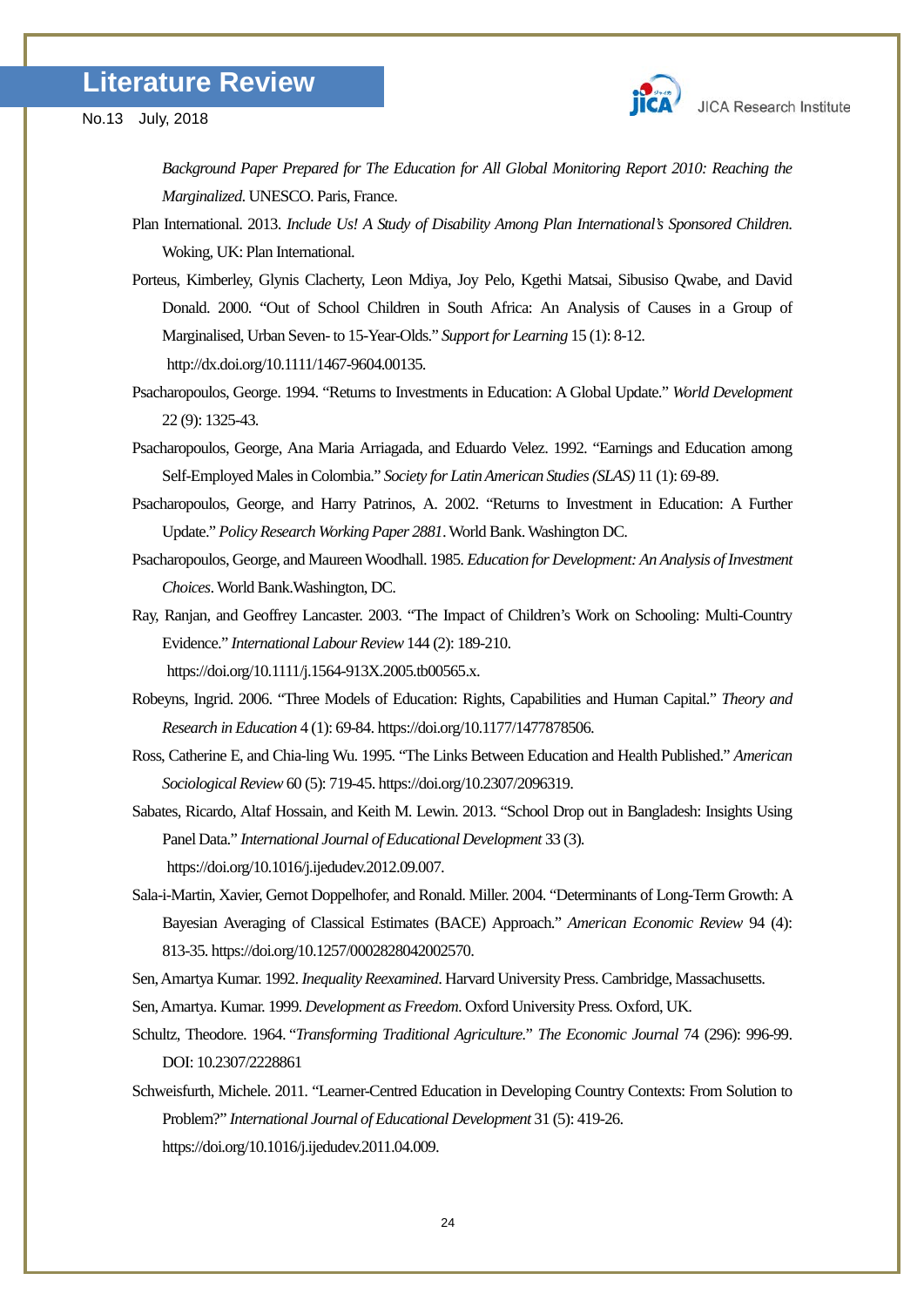

- Silver, Hilary. 1994. "Social Exclusion and Social Solidarity: Three Paradigms." *International Labour Review* 133: 531-78.
- Silver, Hilary. 2007. "Social Exclusion: Comparative Analysis of Europe and Middle East Youth Social Exclusion: Comparative Analysis of Europe and Middle East Youth." *The Middle East Youth Initiative: Working Paper 1*. Dubai.
- Singal, Nidhi. 2006. "Inclusive Education in India: International Concept, National Interpretation." *International Journal of Disability, Development and Education* 53 (3): 351-69. https://doi.org/10.1080/10349120600847797.
- Spreen, Carol Anne, and Salim Vally. 2006. "Education Rights, Education Policies and Inequality in South Africa." *International Journal of Educational Development* 26 (4): 352-62. https://doi.org/10.1016/j.ijedudev.2005.09.004.
- Stromquist, Nelly P. 2014. "Out-of-School Children Initiative: Out-of-School Children: Why Gender Matters?" *Background Paper for Fixing the Broken Promise of Education For All.* UNESCO. Montreal, Canada.
- Tan, Jee-Peng, and Vicente B. Paqueo. 1989. "The Economic Returns to Education in the Philippines." *International Journal of Educational Development* 9 (3): 243-50. https://doi.org/10.1016/0738-0593(89)90055-2.
- Tavola, H, and N Whippy. 2010. *Pacific Children with Disabilities*. UNICEF. Fiji.
- Trani, Jean Francois, Parul Bakhshi, and Anand Nandipati. 2012. "'Delivering' Education; Maintaining Inequality. The Case of Children with Disabilities in Afghanistan." *Cambridge Journal of Education* 42 (3): 345-65. https://doi.org/10.1080/0305764X.2012.706259.
- Trani, Jean Francois, Mario Biggeri, and Vincenzo Mauro. 2013. "The Multidimensionality of Child Poverty: Evidence from Afghanistan." *Social Indicators Research* 112 (2): 391-416. https://doi.org/10.1007/s11205-013-0253-7.
- Trani, Jean Francois, and Mitchell Loeb. 2012. "Poverty and Disability: A Vicious Circle? Evidence from Afghanistan and Zambia." *Journal of International Development* 24 (SUPPL. 1). https://doi.org/10.1002/jid.1709.
- Trani, Jean François, and Tim I. Cannings. 2013. "Child Poverty in an Emergency and Conflict Context: A Multidimensional Profile and an Identification of the Poorest Children in Western Darfur." *World Development* 48: 48-70. https://doi.org/10.1016/j.worlddev.2013.03.005.
- Trani, Jean Francois, Parul Bakhshi, Sarah Myers Tlapek, Dominique Lopez, and Fiona Gall. 2015. "Disability and Poverty in Morocco and Tunisia: A Multidimensional Approach." *Journal of Human Development and Capabilities* 16 (4): 518-48. https://doi.org/10.1080/19452829.2015.1091808.
- UNESCO. 1994. "The Salamanca Statement Framework for Action on Special Needs Education." In *World Conference on Special Needs Education: Access and Quality*, 7-10. Salamanca, Spain: UNESCO and Ministry of Education and Science, Spain. https://doi.org/E D -94/WS/ 1 8.
- UNESCO. 2003. *Global Monitoring Report 2003/4: EFA Gender and Education for All: The Leap To Equity*.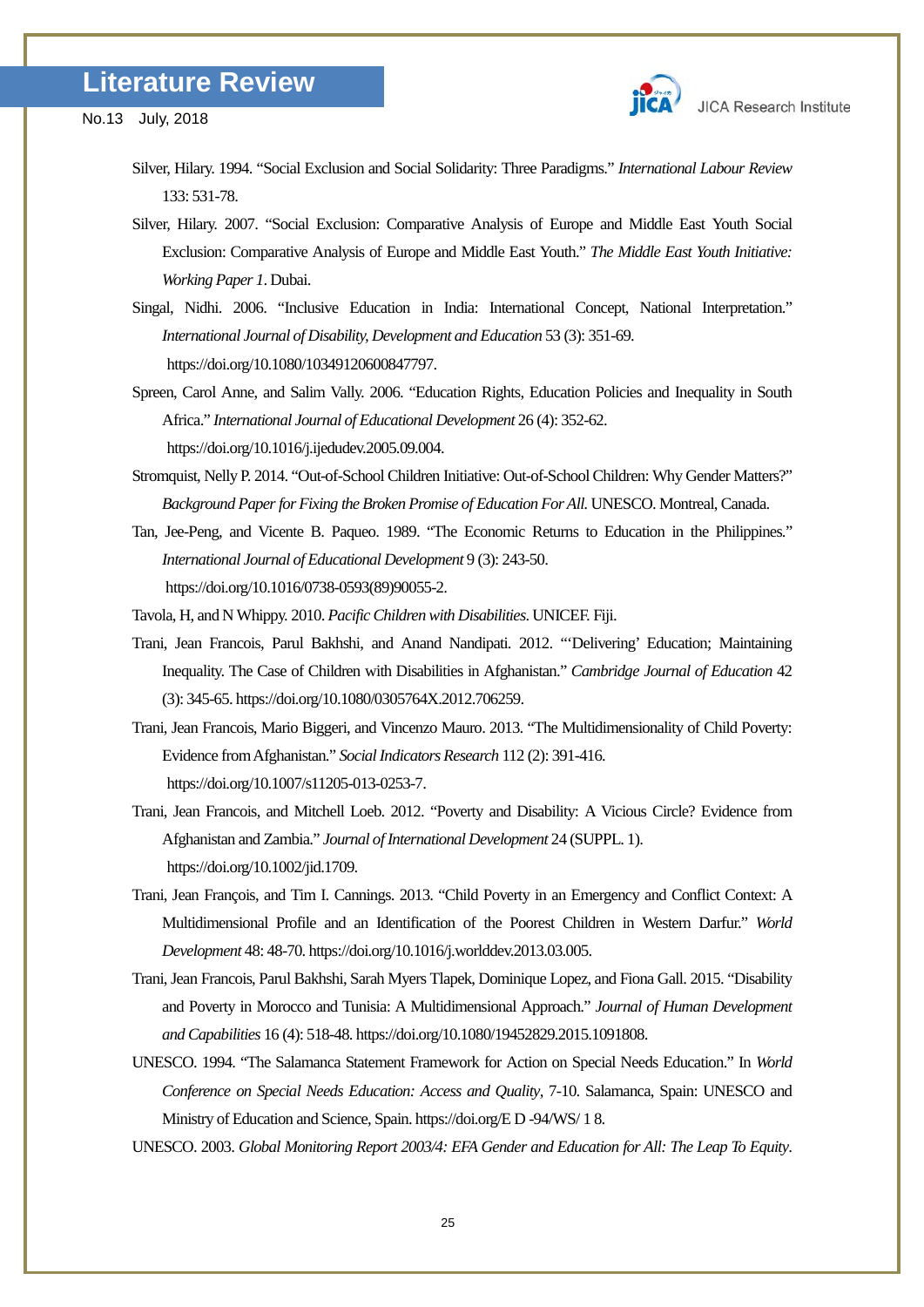UNESCO. Paris, France.

- UNESCO. 2014. *EFA Global Monitoring Report 2013/4: Teaching and Learning: Achieving Quality for All.*  UNESCO. Paris, France.
- UNESCO. 2015. *EFA Global Monitoring Report 2015: Education for All 2000-2015: Achievements and Challenges*. UNESCO. Paris, France.
- UNESCO. 2016. *Global Education Monitoring Report 2016: Education for People and Planet: Creating Sustainable Futures for All*. UNESCO. Paris, France.
- UNESCO Institute for Statistics. 2005. *Children out of School: Measuring Exclusion from Primary Education*. UNESCO Institute for Statistics. Montreal, Canada.

UNESCO Institute for Statistics. 2017. "Education and Disability." Fact Sheet No. 40. http://uis.unesco.org.

- UNICEF. 2011. *The Right of Children with Disabilities to Education: A Rights-Based Approach to Inclusive Education in the CEECIS Region.* UNICEF. Geneva, Switzerland.
- UNICEF. 2012. *Global Initiative on Out-of-School Children: Kyrgyzstan Country Study.* UNICEF. Bishkek, Kyrgyzstan.
- UNICEF. 2014a*. Global Initiative on Out-of-School Children: South Asia Regional Study: Covering Bangladesh, India, Pakistan and Sri Lanka.* UNICEF. Kathmandu, Nepal.
- UNICEF. 2014b. *The State of the World's Children 2014 in Numbers: Every Child Counts: Revealing Disparities, Advancing Children's Rights*. UNICEF. New York, USA.
- UNICEF. 2015. *Fixing the Broken Promise of Education for All: Findings from the Global Initiative on Out-of-School Children.* Montreal, Canada.
- UNICEF, and UNESCO. 2007. *A Human Rights-Based Approach to Education for All*. UNICEF. New York, USA.
- United Nations. 1997. *Manual on Human Rights Reporting*. Vol. 1. United Nations Publication. Geneva, Switzerland.
- United Nations. 2015. "Convention on the Rights of Persons with Disabilities." In *Conference of States Parties to the Convention on the Rights of Persons with Disabilities Eighth Session*, 5120:1-8. United Nations. New York, USA.
- Unterhalter, Elaine. 2004. "Education, Capabilities and Social Justice." *Background Paper Prepared for the Education for All Global Monitoring Report 2003/4 Gender and Education for All: The Leap to Equality*. UNESCO. Paris, France.
- Watkins, Kevin. 2013. "Education Without Borders: A Summary and a Report from Lebanon on Syria's Out of School Children."A World at School London., UK.
- World Bank. 2013. *Inclusion Matters: The Foundation for Shared Prosperity*. Advance Edition. World Bank. Washington, DC.
- World Bank. 2010. *Roma Inclusion: An Economic Opportunity for Bulgaria, Czech Republic, Romani and Serbia: Policy Note.*World Bank. Washington, DC.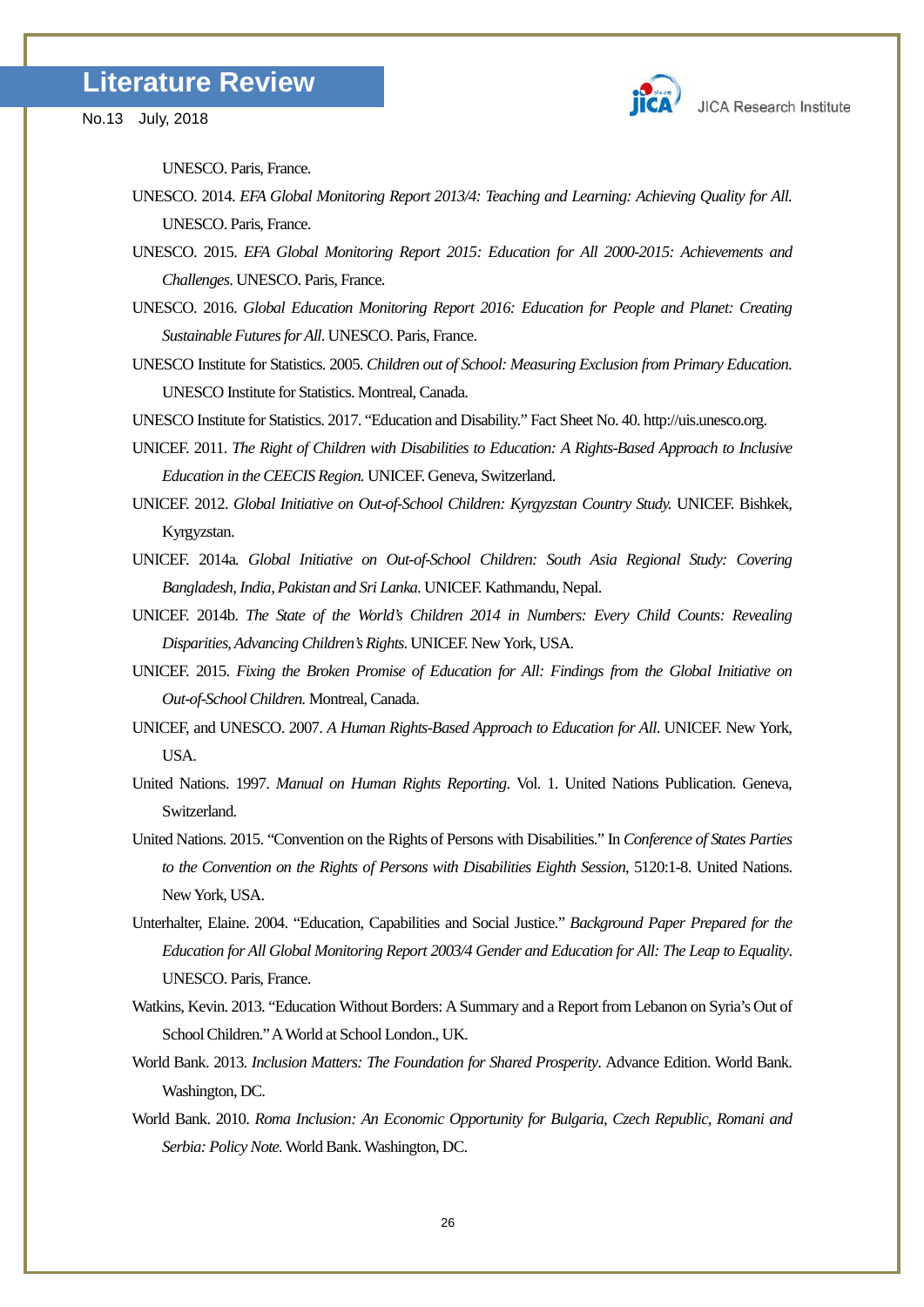

- No.13 July, 2018
	- World Health Organization (WHO), and The World Bank. 2011. "World Report on Disability 2011." *Disability and Society*. Vol. 26. WHO. Geneva, Switzerland. https://doi.org/10.1080/09687599.2011.589198.
	- World Health Organization (WHO), and The World Bank. 2014. *World Report on Disability*.-WHO. Geneva, Switzerland.
	- World Vision. 2007. *Education's Missing Millions Including Disabled Children in Education through EFA FTI Processes and National Sector Plans.*World Vision. London, UK.
	- Yeo, Rebecca. 2001. "Chronic Poverty and Disability: Action on Disability and Development." *Background Paper* Number 4. Chronic Poverty Research Centre. Somerset, UK.
	- Yeo, Rebecca, and Karen Moore. 2003. "Including Disabled People in Poverty Reduction Work: 'Nothing About Us, Without Us.'" *World Development* 31 (3): 571-90. https://doi.org/10.1016/S0305-750X(02)00218-8.
	- Yuki, Takako and Yuriko Kameyama. 2013. "Improving the Quality of Basic Education for the Future Youth of Yemen Post-Arab Spring." *Global Economy and Development, Working Paper 59*. Brookings. Washington, DC.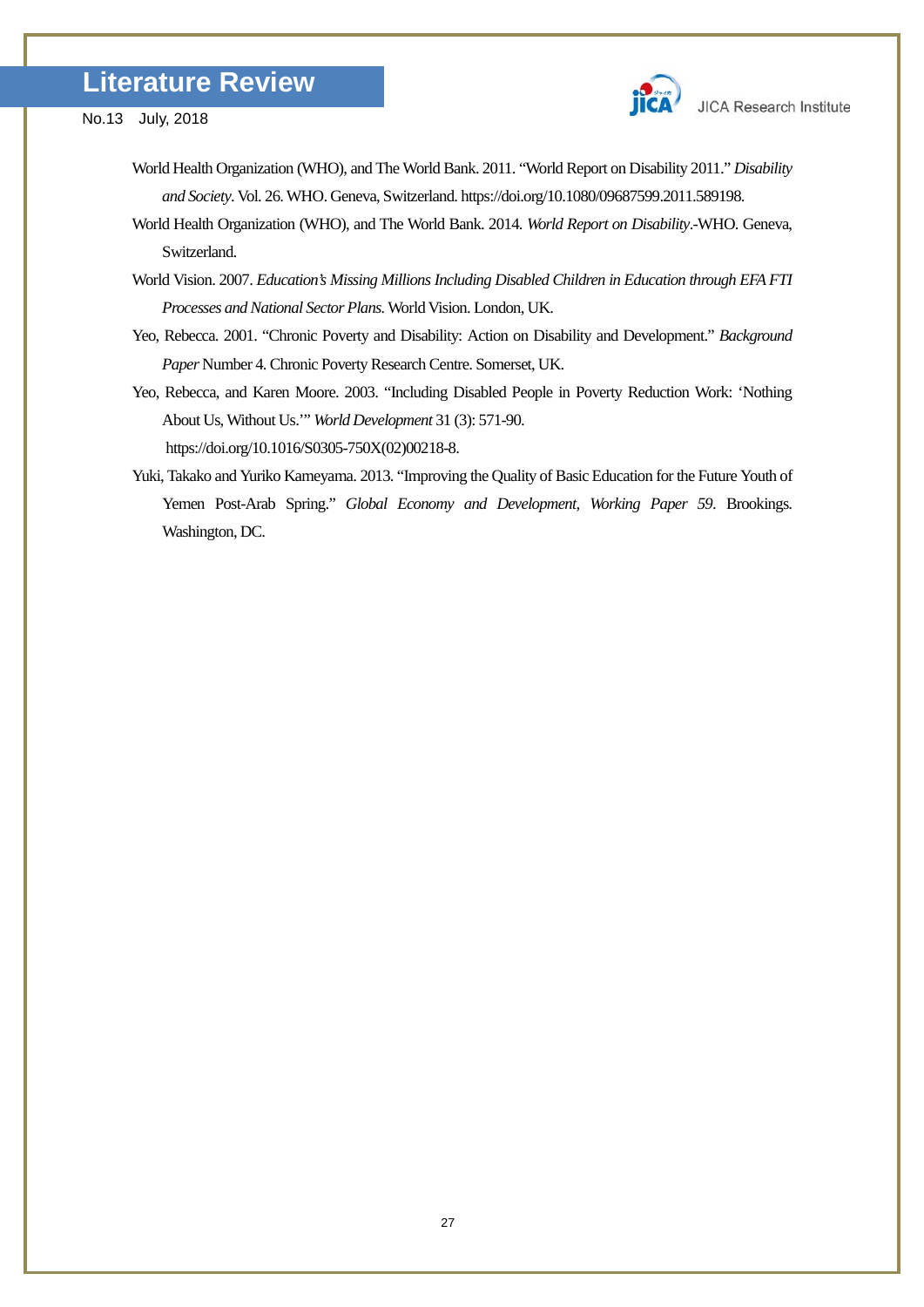

### Table 1 Out-of-School Children of Primary School Age, 2000 and 2012

|                                | 2000          |      |      |                      |      |      | 2012          |      |      |                      |      |      |  |
|--------------------------------|---------------|------|------|----------------------|------|------|---------------|------|------|----------------------|------|------|--|
|                                | $\frac{0}{0}$ |      |      | Number (in millions) |      |      | $\frac{0}{6}$ |      |      | Number (in millions) |      |      |  |
| Region                         | MF            | M    | F    | <b>MF</b>            | M    | F    | MF            | M    | F    | <b>MF</b>            | M    | F    |  |
| W. EUROPE/N. AM./AUSTRALASIA   | 1.9           | 1.9  | 1.9  | 1.2                  | 0.6  | 0.6  | 3.5           | 3.6  | 3.4  | 2.2                  | 1.2  | 1.1  |  |
| LATIN AMERICA AND CARIBBEAN    | 6.2           | 5.0  | 7.3  | 3.6                  | 1.5  | 2.1  | 6.3           | 6.5  | 6.1  | 3.8                  | 2.0  | 1.8  |  |
| CEE/CIS                        | 6.6           | 5.4  | 7.8  | 1.6                  | 0.7  | 0.9  | 4.7           | 4.7  | 4.8  | 1.0                  | 0.5  | 0.5  |  |
| <b>EAST ASIA AND PACIFIC</b>   | 5.4           | 5.2  | 5.7  | 11.0                 | 5.4  | 5.5  | 4.6           | 4.6  | 4.6  | 6.9                  | 3.6  | 3.2  |  |
| SOUTH ASIA                     | 20.1          | 13.1 | 27.6 | 32.7                 | 11.1 | 21.6 | 5.8           | 5.7  | 5.9  | 9.8                  | 5.1  | 4.8  |  |
| MIDDLE EAST AND NORTH AFRICA   | 18.2          | 14.7 | 21.8 | 8.4                  | 3.5  | 4.9  | 9.3           | 7.6  | 11.1 | 4.3                  | 1.8  | 2.5  |  |
| EASTERN AND SOUTHERN AFRICA    | 35.1          | 33.2 | 37.0 | 19.3                 | 9.2  | 10.2 | 15.1          | 13.6 | 16.6 | 11.0                 | 5.0  | 6.0  |  |
| <b>WEST AND CENTRAL AFRICA</b> | 43.3          | 37.6 | 49.2 | 21.9                 | 9.6  | 12.2 | 27.1          | 23.1 | 31.2 | 18.8                 | 8.1  | 10.7 |  |
| <b>WORLD</b>                   | 15.0          | 12.1 | 17.9 | 99.7                 | 41.6 | 58.1 | 8.9           | 8.1  | 9.7  | 57.8                 | 27.3 | 30.5 |  |

Notes: The data refer to the regional classification used by UNICEF. The category 'Western Europe, North America and Australasia' is not an official UNICEF<br>Tegion, but it is used in this report to group all countries not b Source: UNESCO Institute for Statistics, August 2014

*Source*: UNESCO 2015, 20

|                                | 2000          |      |      |                  |      |      |               | 2012 |      |                  |      |      |  |  |
|--------------------------------|---------------|------|------|------------------|------|------|---------------|------|------|------------------|------|------|--|--|
|                                | $\frac{0}{0}$ |      |      | Number (million) |      |      | $\frac{0}{0}$ |      |      | Number (million) |      |      |  |  |
| Region                         | <b>MF</b>     | M    | F    | <b>MF</b>        | M    | F    | <b>MF</b>     | M    | F    | <b>MF</b>        | M    | F    |  |  |
| W. EUROPE/N. AM./AUSTRALASIA   | 2.8           | 3.2  | 2.4  | 1.1              | 0.7  | 0.5  | 2.7           | 2.6  | 2.8  | 1.0              | 0.5  | 0.5  |  |  |
| LATIN AMERICA AND CARIBBEAN    | 10.1          | 9.9  | 10.2 | 3.6              | 1.8  | 1.8  | 7.5           | 7.7  | 7.3  | 2.8              | 1.5  | 1.3  |  |  |
| CEE/CIS                        | 11.6          | 11.2 | 12.1 | 3.8              | 1.9  | 1.9  | 5.2           | 5.1  | 5.5  | 1.2              | 0.6  | 0.6  |  |  |
| <b>EAST ASIA AND PACIFIC</b>   | 20.9          | 22.3 | 19.4 | 24.5             | 13.5 | 11.0 | 8.4           | 8.6  | 8.2  | 7.4              | 4.0  | 3.4  |  |  |
| <b>SOUTH ASIA</b>              | 39.9          | 33.2 | 47.0 | 37.3             | 16.1 | 21.3 | 26.4          | 26.3 | 26.4 | 26.3             | 13.7 | 12.6 |  |  |
| MIDDLE EAST AND NORTH AFRICA   |               |      |      |                  |      |      | 11.7          | 9.4  | 14.1 | 2.9              | 1.2  | 1.7  |  |  |
| EASTERN AND SOUTHERN AFRICA    | 42.8          | 36.3 | 49.3 | 10.5             | 4.4  | 6.0  | 26.9          | 24.2 | 29.5 | 8.5              | 3.8  | 4.6  |  |  |
| <b>WEST AND CENTRAL AFRICA</b> | 46.5          | 40.7 | 52.5 | 10.8             | 4.8  | 6.0  | 39.7          | 37.0 | 42.4 | 12.5             | 5.9  | 6.6  |  |  |
| <b>WORLD</b>                   | 24.7          | 22.5 | 27.0 | 96.9             | 45.2 | 51.6 | 16.8          | 16.2 | 17.5 | 62.9             | 31.3 | 31.6 |  |  |

#### Table 2 Out-of-School Adolescents of Lower Secondary School Age, 2000 and 2012

Notes: The data refer to the regional classification used by UNICEF. The category Western Europe, North America and Australasia refers to primarily high- and<br>high-middle-income countries in which UNICEF does not operate. D

Source: UNESCO Institute for Statistics, August 2014

*Source*: UNESCO 2015, 25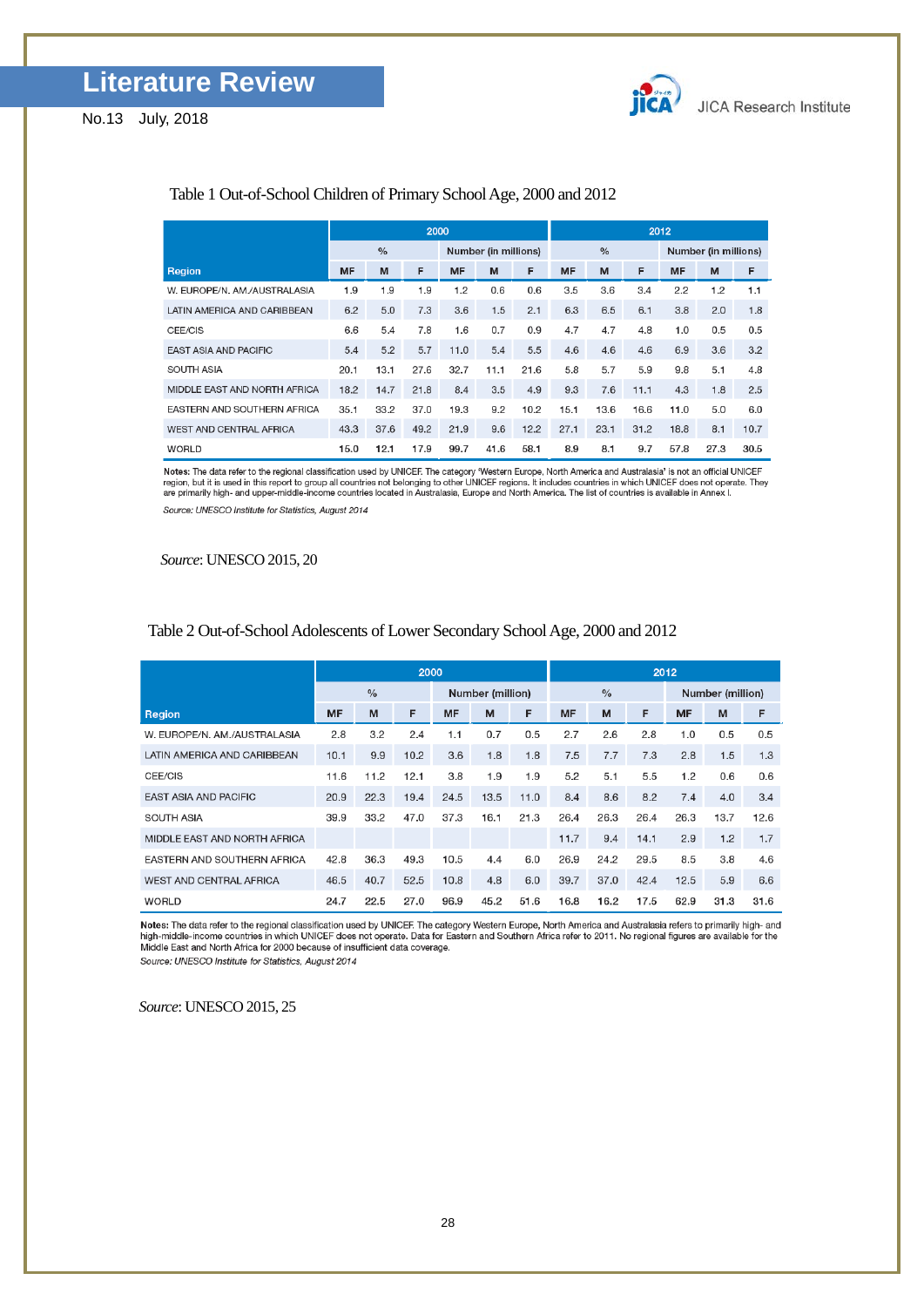

**JICA Research Institute** 

No.13 July, 2018





*Source*: Lewin 2007, 22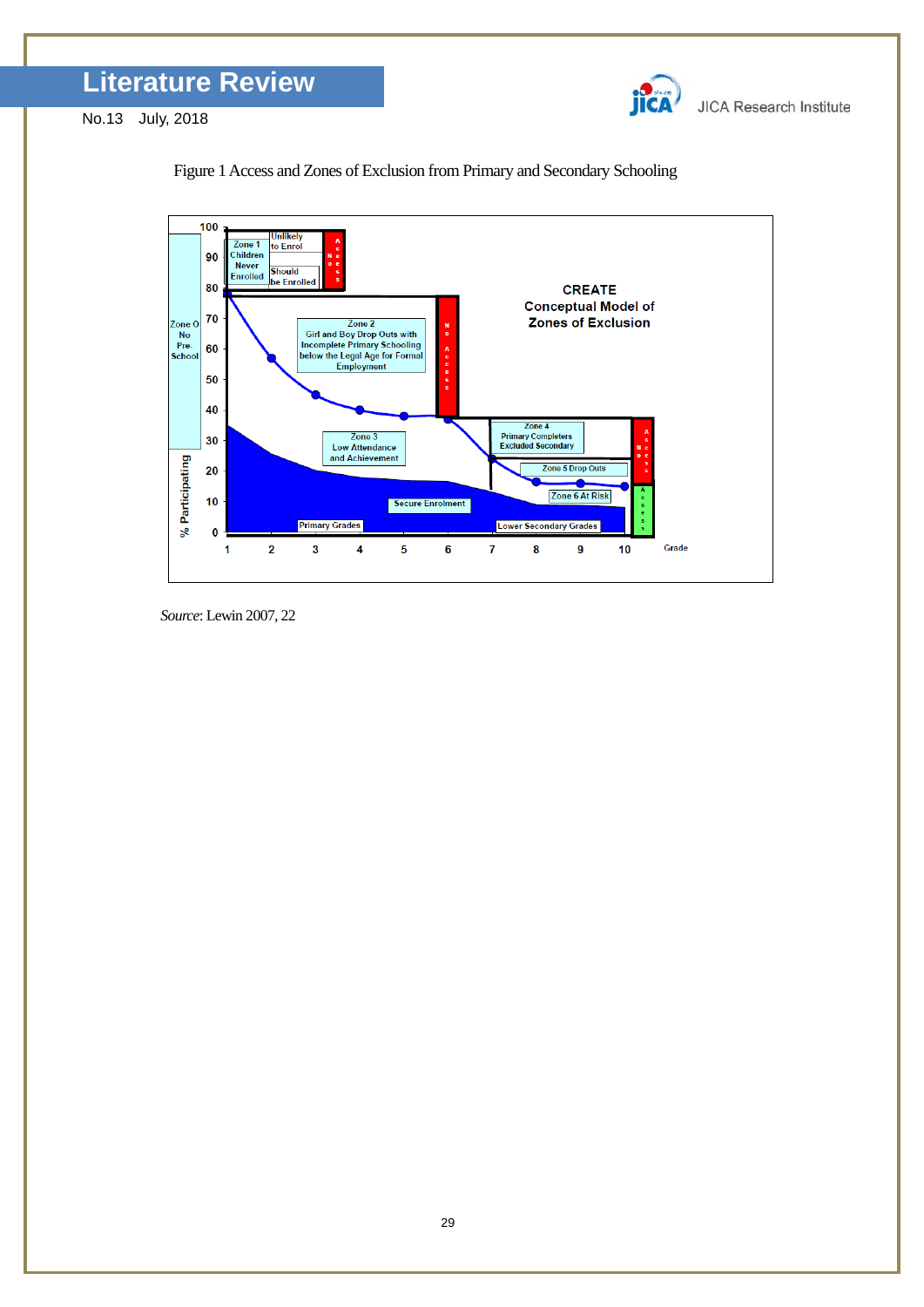

**JICA Research Institute** 

No.13 July, 2018



Figure 2 School Exposure of Out-of-School Children of Primary School Age by Region, 2012

*Source*: UNESCO 2015, 23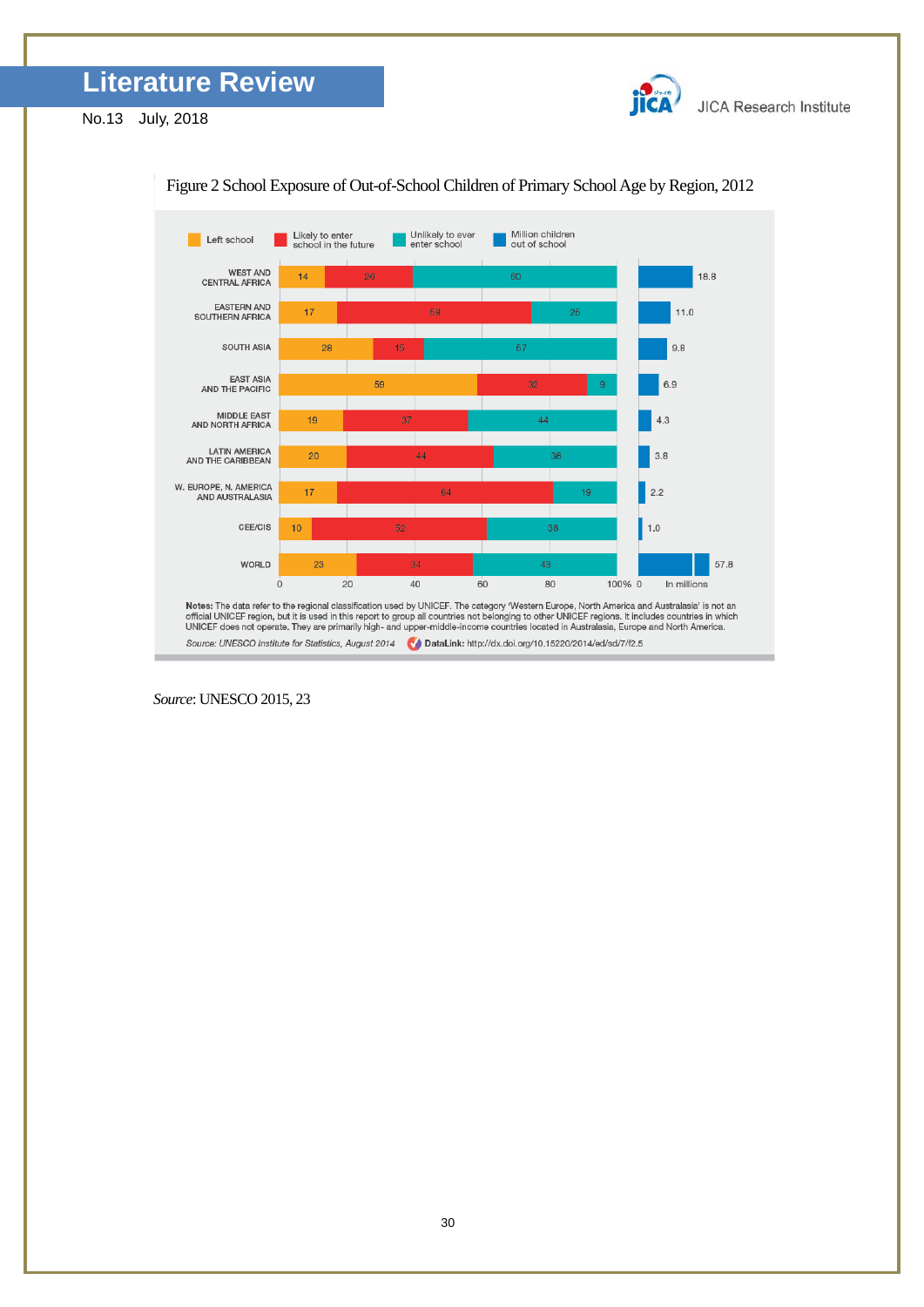







*Source*: Lewin 2007, 26

Figure 4 Generic Chart of Enrolment Patterns



*Source*: Lewin 2007, 19